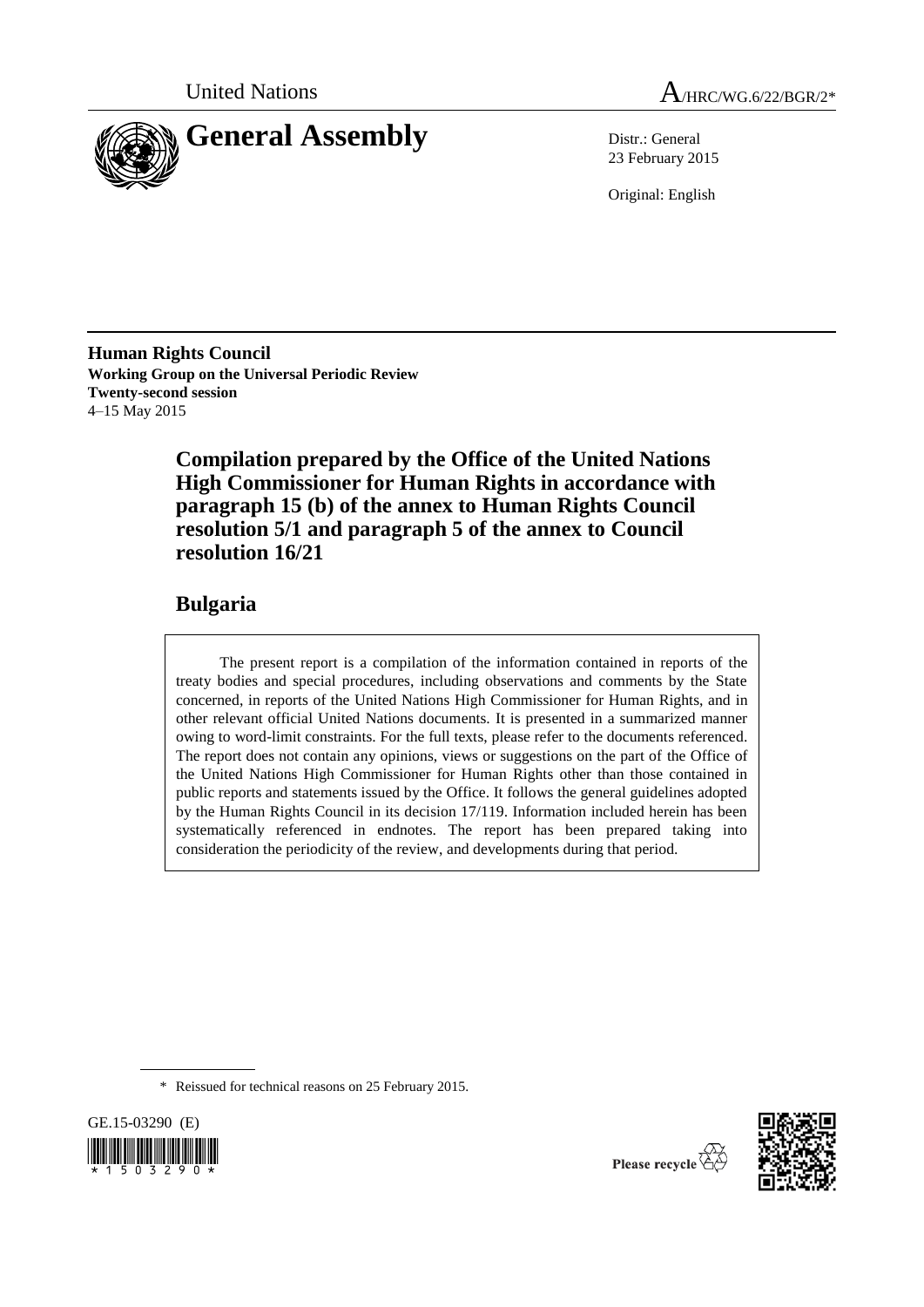# **I. Background and framework**

## **A. Scope of international obligations**<sup>1</sup>

**International human rights treaties<sup>2</sup>** 

|                                                                       | Status during previous cycle                                                          | Action after review | Not ratified/not accepted |
|-----------------------------------------------------------------------|---------------------------------------------------------------------------------------|---------------------|---------------------------|
| Ratification, accession                                               | <b>ICERD</b> (1966)                                                                   | OP-CAT (2011)       | <b>ICRMW</b>              |
| or succession                                                         | <b>ICESCR (1970)</b>                                                                  | CRPD (2012)         | ICPPED (signature, 2008)  |
|                                                                       | <b>ICCPR (1970)</b>                                                                   |                     |                           |
|                                                                       | ICCPR-OP 2 (1999)                                                                     |                     |                           |
|                                                                       | <b>CEDAW</b> (1982)                                                                   |                     |                           |
|                                                                       | CAT (1986)                                                                            |                     |                           |
|                                                                       | CRC (1991)                                                                            |                     |                           |
|                                                                       | OP-CRC-AC (2002)                                                                      |                     |                           |
|                                                                       | OP-CRC-SC (2002)                                                                      |                     |                           |
|                                                                       | ICPPED (signature, 2008)                                                              |                     |                           |
| Reservations and/or<br>declarations                                   | <b>ICERD</b><br>(declaration, arts. 17.1 and 18.1,<br>1966)                           |                     |                           |
|                                                                       | <b>ICESCR</b><br>(declaration, art. 26(1)(3), 1970)                                   |                     |                           |
|                                                                       | <b>ICCPR</b><br>(declaration, art. 48(1)(3), 1970)                                    |                     |                           |
|                                                                       | OP-CRC-AC<br>(declaration, $art.3(2)$ , minimum age<br>of recruitment 18 years, 2002) |                     |                           |
| Complaints procedures,<br>inquiries and urgent<br>action <sup>3</sup> | ICERD, art. 14 (1993)                                                                 |                     | <b>OP-ICESCR</b>          |
|                                                                       | ICCPR, art. 41 (1993)                                                                 |                     | OP-CRC-IC                 |
|                                                                       | ICCPR-OP 1 (1992)                                                                     |                     | <b>ICRMW</b>              |
|                                                                       | OP-CEDAW, art. 8 (2006)                                                               |                     | OP-CRPD (signature, 2008) |
|                                                                       | CAT, arts. 20 (1999) 21 and 22<br>(1993)                                              |                     | ICPPED (signature, 2008)  |
|                                                                       | OP-CRPD (signature, 2008)                                                             |                     |                           |

1. Bulgaria was encouraged to ratify ICRMW,<sup>4</sup> ICPPED,<sup>5</sup> OP-ICESCR<sup>6</sup> and OP-CRPD. 7

2. The Office of the United Nations High Commissioner for Refugees (UNHCR) recommended that Bulgaria lift the reservations made to the Convention relating to the Status of Stateless Persons. 8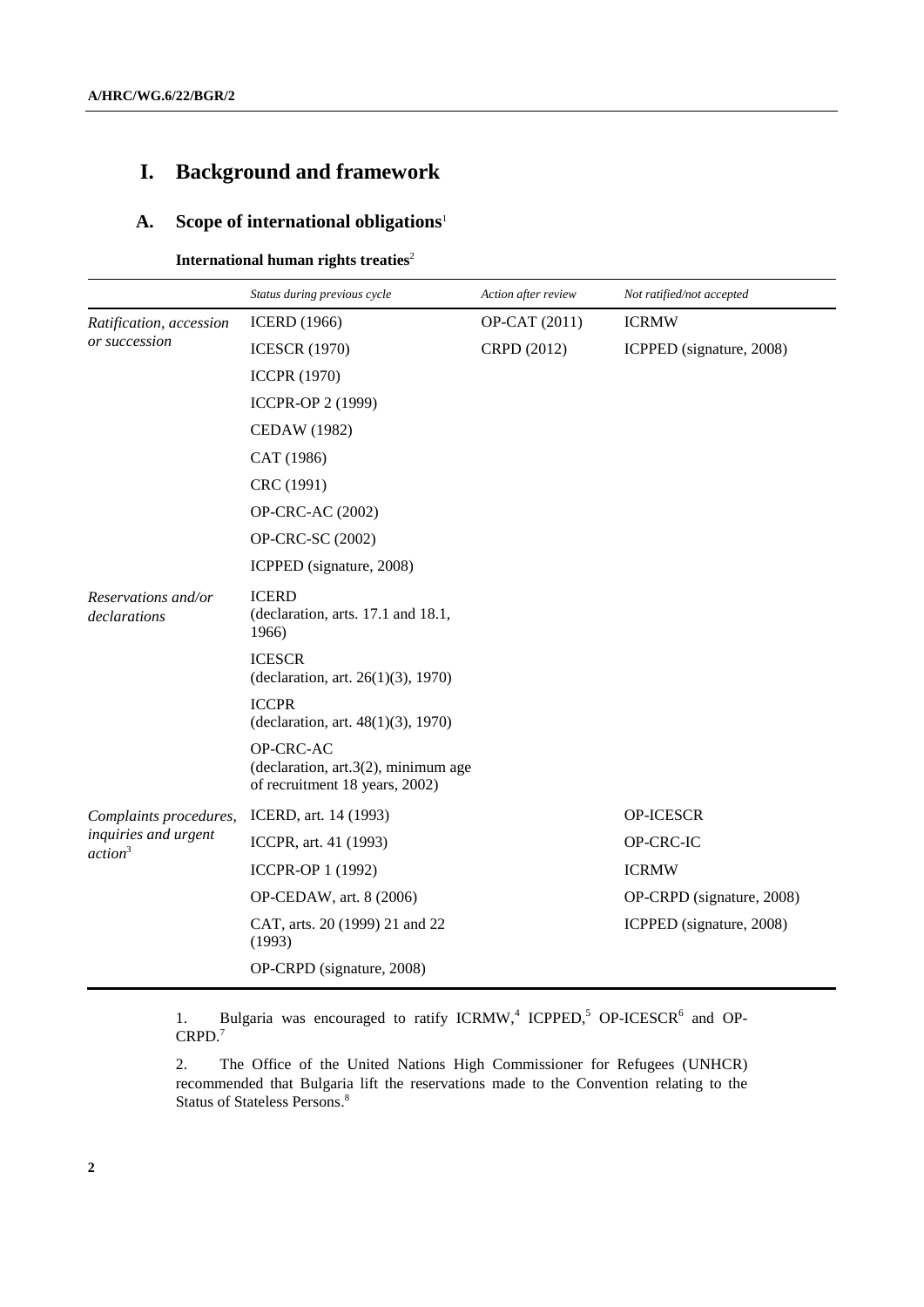| Other main relevant international instruments |                                                                                       |                                                   |                                                   |
|-----------------------------------------------|---------------------------------------------------------------------------------------|---------------------------------------------------|---------------------------------------------------|
|                                               | Status during previous cycle                                                          | Action after review                               | Not ratified                                      |
| Ratification,<br>accession or                 | Convention on the Prevention and<br>Punishment of the Crime of Genocide               | Conventions on stateless<br>persons <sup>12</sup> | <b>ILO</b> Conventions<br>nos. 169 and $189^{13}$ |
| succession                                    | Rome Statute of the International<br>Criminal Court                                   |                                                   |                                                   |
|                                               | Geneva Conventions of 12 August 1949<br>and Additional Protocols thereto <sup>9</sup> |                                                   |                                                   |
|                                               | Palermo Protocol <sup>10</sup>                                                        |                                                   |                                                   |
|                                               | The 1951 Convention relating to the<br>Status of Refugees and its 1967 Protocol       |                                                   |                                                   |
|                                               | ILO fundamental conventions $11$                                                      |                                                   |                                                   |
|                                               | <b>UNESCO</b> Convention against<br>Discrimination in Education                       |                                                   |                                                   |

## **B. Institutional and human rights infrastructure and policy measures**

#### **Status of national human rights institutions**<sup>14</sup>

| National human rights institution                          | Status during previous cycle | Status during present cycle <sup>15</sup> |
|------------------------------------------------------------|------------------------------|-------------------------------------------|
| Commission for Protection against<br><b>Discrimination</b> |                              | B(2011)                                   |
| The Ombudsman                                              |                              | B(2011)                                   |

3. The Committee against Torture (CAT) recommended that Bulgaria ensure that the Ombudsman and the Commission for Protection against Discrimination conform to the principles relating to the status of national institutions for the promotion and protection of human rights (Paris Principles). The Committee on Economic, Social and Cultural Rights (CESCR) and the Committee on the Elimination of Discrimination against Women (CEDAW) made a similar recommendation.<sup>16</sup> The Independent Expert on minority issues recommended that the resources available to those institutions be increased and their capacities strengthened. 17

4. CEDAW was concerned that the national machinery for the advancement of women lacked sufficient authority, visibility and adequate resources.<sup>18</sup>

## **II. Cooperation with human rights mechanisms**

5. In 2013, Bulgaria submitted its mid-term report regarding the follow-up to the recommendations put forward during the universal periodic review (UPR), which was held in 2010. 19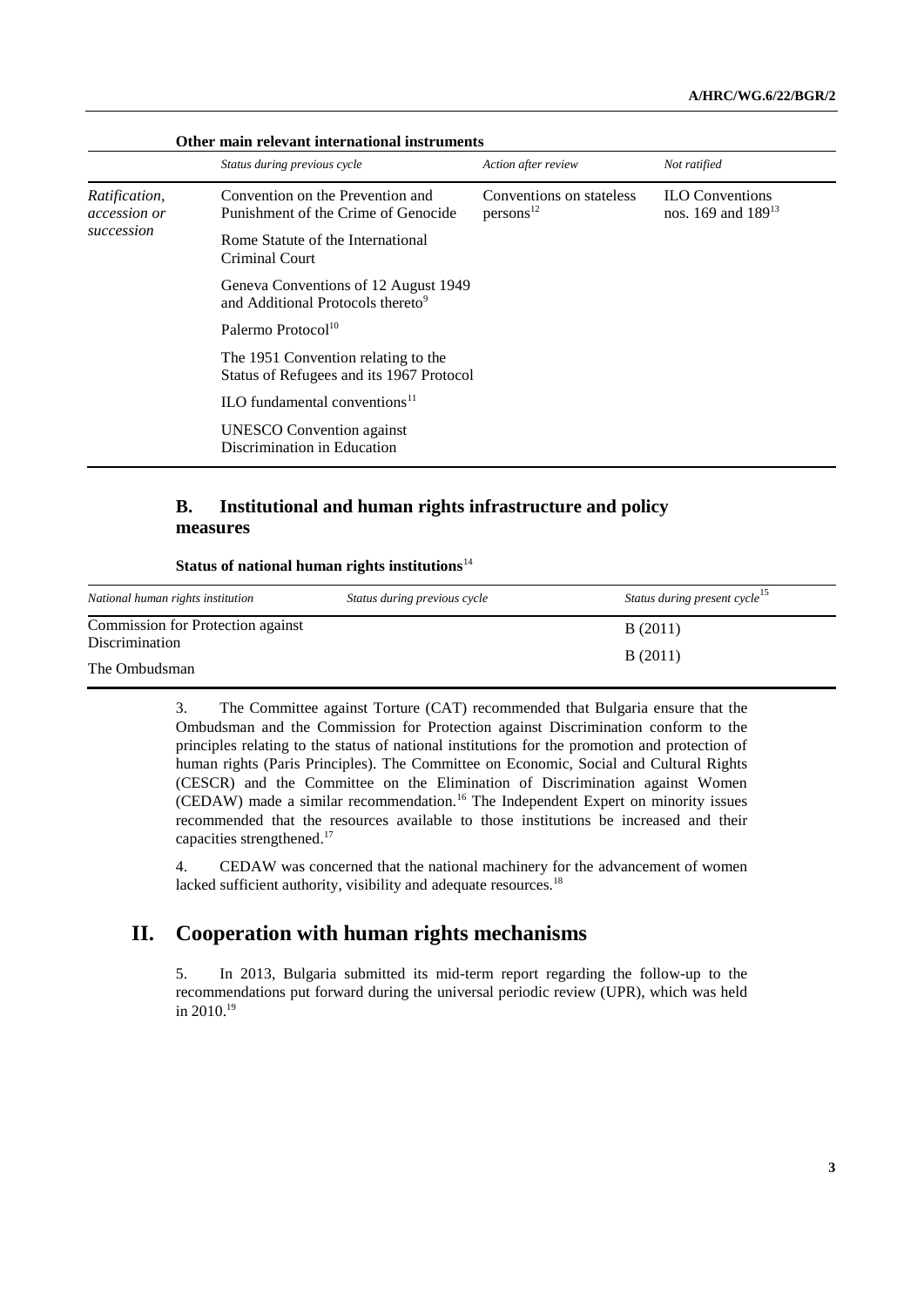# A. Cooperation with treaty bodies<sup>20</sup>

## **1. Reporting status**

| Treaty body         | Concluding<br>observations included in<br>previous review | Latest report<br>submitted since<br>previous review | Latest concluding<br>observations | Reporting status                                        |
|---------------------|-----------------------------------------------------------|-----------------------------------------------------|-----------------------------------|---------------------------------------------------------|
| <b>CERD</b>         | March 2009                                                |                                                     |                                   | Twentieth to twenty-first reports<br>overdue since 2012 |
| <b>CESCR</b>        | November 1999                                             | 2009                                                | November 2012                     | Sixth report due in 2017                                |
| <b>HR</b> Committee | July 1993                                                 | 2009                                                | July 2011                         | Fourth report due in 2015                               |
| <b>CEDAW</b>        | February 1998                                             | 2010                                                | <b>July 2012</b>                  | Eighth report due in 2016                               |
| <b>CAT</b>          | May 2004                                                  | 2009                                                | November 2011                     | Sixth report due in 2015                                |
| <b>CRC</b>          | June 2008                                                 | 2014                                                |                                   | Third to fifth reports pending<br>consideration in 2016 |
| <b>CRPD</b>         |                                                           | 2014                                                |                                   | Initial report pending consideration                    |

## **2. Responses to specific follow-up requests by treaty bodies**

| Concluding observations |        |                                                                                                                                                              |                                                               |
|-------------------------|--------|--------------------------------------------------------------------------------------------------------------------------------------------------------------|---------------------------------------------------------------|
| Treaty body             | Due in | Subject matter                                                                                                                                               | Submitted in                                                  |
| <b>CERD</b>             | 2010   | Integration of Roma; combating police<br>misconduct; penalizing acts of racism. <sup>21</sup>                                                                | $2010$ <sup>25</sup> Follow-up dialogue<br>ongoing $^{26}$    |
| <b>HR</b> Committee     | 2012   | Investigation of ill-treatment by police; use of<br>lethal force; independence of the judiciary. <sup>22</sup>                                               | 2013, <sup>27</sup> 2014 <sup>28</sup> and 2015 <sup>29</sup> |
| <b>CEDAW</b>            | 2014   | National machinery for advancement of women<br>and violence against women. <sup>23</sup>                                                                     | $2014^{30}$                                                   |
| <b>CAT</b>              | 2012   | Legal safeguards for detainees; police violence<br>and use of firearms; discrimination, hate speech<br>and violence against vulnerable groups. <sup>24</sup> | $2012^{31}$                                                   |

*Views*

| Treaty body         | Number of views | Status                                       |
|---------------------|-----------------|----------------------------------------------|
| <b>HR</b> Committee | 32 ا            | Further information requested. <sup>34</sup> |
| <b>CEDAW</b>        | 233             | Further information requested. <sup>35</sup> |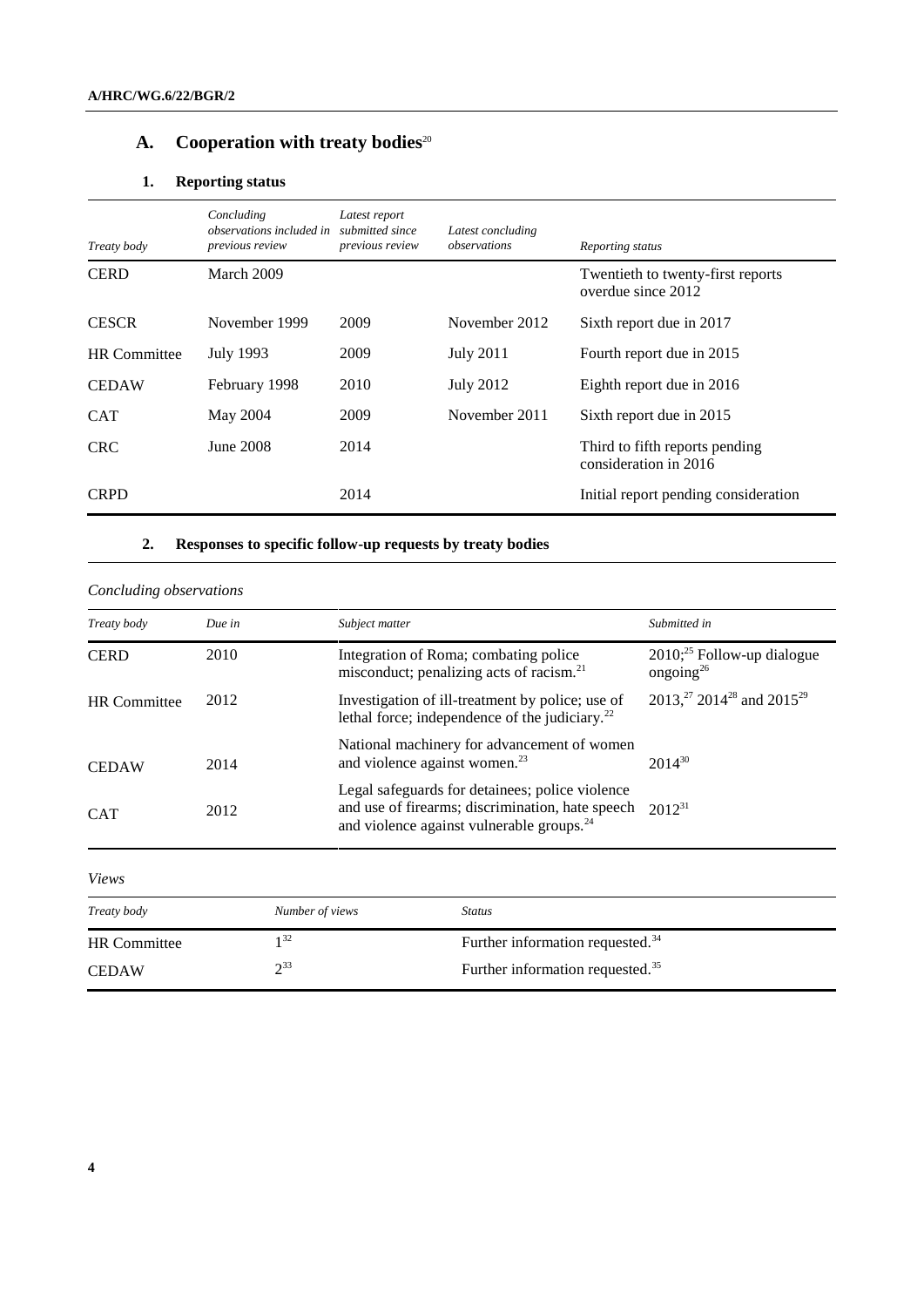|                                                          | Status during previous cycle                                                                 | Current status                               |
|----------------------------------------------------------|----------------------------------------------------------------------------------------------|----------------------------------------------|
| Standing invitation                                      | <b>Yes</b>                                                                                   | Yes                                          |
| Visits undertaken                                        |                                                                                              | Independence of judges and lawyers<br>(2011) |
|                                                          |                                                                                              | Minority issues $(2012)^{37}$                |
| Visits agreed to in principle                            | Independence of judges and lawyers                                                           | Business and human rights                    |
|                                                          | Minority issues                                                                              | Sale of children                             |
| <i>Visits requested</i>                                  | Freedom of religion                                                                          |                                              |
| Responses to letters of allegation<br>and urgent appeals | In the period under review, two communications were sent. The Government<br>replied to them. |                                              |

## **B. Cooperation with special procedures**<sup>36</sup>

## **C. Cooperation with the Office of the United Nations High Commissioner for Human Rights**

6. Bulgaria contributed financially to OHCHR in 2012 and 2013.<sup>38</sup>

## **III. Implementation of international human rights obligations, taking into account applicable international humanitarian law**

### **A. Equality and non-discrimination**

7. The Human Rights Committee (HR Committee) was concerned that discriminatory practices against women remained widespread.<sup>39</sup> CEDAW reiterated its concern about stereotypical patterns regarding the roles and responsibilities of women and men in the family and society.<sup>40</sup>

8. CEDAW continued to be concerned at the failure to specifically prohibit discrimination against women and that a gender equality law had not been adopted, despite the recommendations of CEDAW and UPR.<sup>41</sup> In 2014, Bulgaria reported to CEDAW that a draft law on gender equality was being prepared.<sup>42</sup>

9. CESCR was concerned at the gender disparity in education and employment.<sup>43</sup> CEDAW expressed similar concerns. <sup>44</sup> Furthermore, CEDAW was concerned about the vulnerability and marginalization of disadvantaged groups of women, such as women belonging to ethnic minorities, elderly women and women with disabilities, who often suffered from multiple forms of discrimination.<sup>45</sup>

10. CEDAW recommended that Bulgaria diversify women's educational and professional choices, narrow and close the wage gap between women and men and strengthen the access of women, including Roma women and women belonging to other disadvantaged groups, to formal employment and entrepreneurship.<sup>46</sup>

11. CAT was concerned at manifestations of discrimination and intolerance against certain national and religious minorities and persons belonging to sexual minorities.<sup>47</sup> The HR Committee and CESCR expressed similar concerns.<sup>48</sup>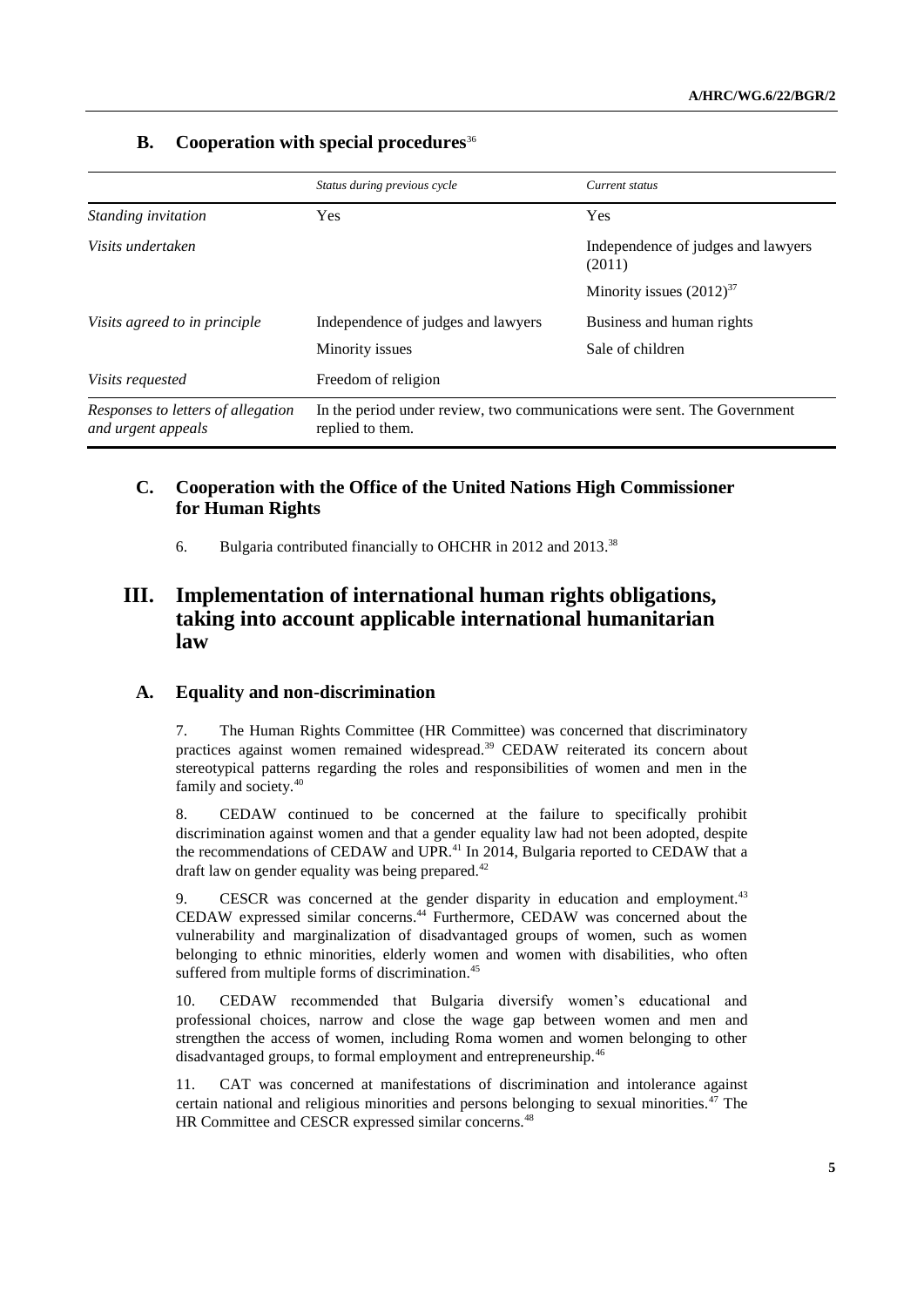12. CAT was concerned that slogans amounting to hate speech had been voiced against minority groups, including by members of certain political parties and groups, and that intolerance towards religious minorities had resulted in vandalism of places of worship and attacks on worshippers.<sup>49</sup> The Independent Expert on minority issues stated that, despite the identification and arrest of individuals who had participated in violent attacks, there were few prosecutions and only small fines applied to those convicted.<sup>50</sup> The HR Committee regretted the poor enforcement of the legislation on anti-discrimination and hate speech.<sup>51</sup>

13. The HR Committee was concerned at the widespread discrimination against the Roma population, especially in access to education, employment, health and housing.<sup>52</sup> The Independent Expert on minority issues stated that Roma experienced discrimination and exclusion in all walks of life. She highlighted racial prejudice against Roma and the negative media coverage and discriminatory stereotyping of the Roma by the media and in some political discourse. The Independent Expert concluded that the Government initiatives and financial commitments had failed to address discrimination, exclusion and poverty faced by Roma**.** 53

14. UNHCR stated that refugee issues continued to receive a wider coverage, characterized with frequent hate-filled xenophobic remarks and messages. It noted numerous incidents of violence based on anti-foreigner and specifically anti-refugee sentiment in 2013.<sup>54</sup>

15. CAT recommended that Bulgaria eradicate stereotypes and discrimination against Roma and other national minorities, prohibit and prevent advocacy of hate speech, discrimination and intolerance and enforce anti-discrimination legislation.<sup>55</sup> UNHCR recommended that Bulgaria prevent and respond to incidents relating to racism, racial discrimination, xenophobia and related intolerance.<sup>56</sup>

16. CAT recommended that offences motivated by discrimination constitute an aggravating circumstance in criminal prosecution.<sup>57</sup> The HR Committee recommended that Bulgaria investigate and sanction acts of hate crime, hate speech and harassment against minorities and religious communities.<sup>58</sup> CESCR<sup>59</sup> and the Independent Expert on minority issues<sup>60</sup> made related recommendations.

#### **B. Right to life, liberty and security of the person**

17. CAT was concerned that 238 institutionalized children with mental disabilities had died in the period 2000–2010 without a single indictment being made. It recommended that Bulgaria investigate, prosecute, convict and sanction those responsible for the deaths and strengthen legislation to enhance accountability and prevent recurrence and impunity.<sup>61</sup>

18. The HR Committee was concerned at the large number of cases of torture and other inhuman and degrading treatment and that none of those cases had resulted in sanctions against the police officers involved. It recommended that Bulgaria eradicate all forms of harassment by police and ill-treatment during investigations, prosecute perpetrators.<sup>62</sup>

19. Furthermore, CAT urged Bulgaria to adopt a definition of torture, covering all the elements contained in the Convention and to include torture as a separate and specific crime in its legislation. Bulgaria should ensure that the absolute prohibition against torture is nonderogable and that acts amounting to torture are not subject to any statute of limitations.<sup>63</sup>

20. CAT was concerned by the excessive use of force and of firearms by law enforcement officers.<sup>64</sup> CAT and the HR Committee urged Bulgaria to ensure that regulations on the use of firearms conform to international standards.<sup>65</sup> In 2013, Bulgaria reported to the HR Committee that the "absolute necessity" standard for the use of weapons, physical force and means of restraint by police authorities had been introduced.<sup>66</sup>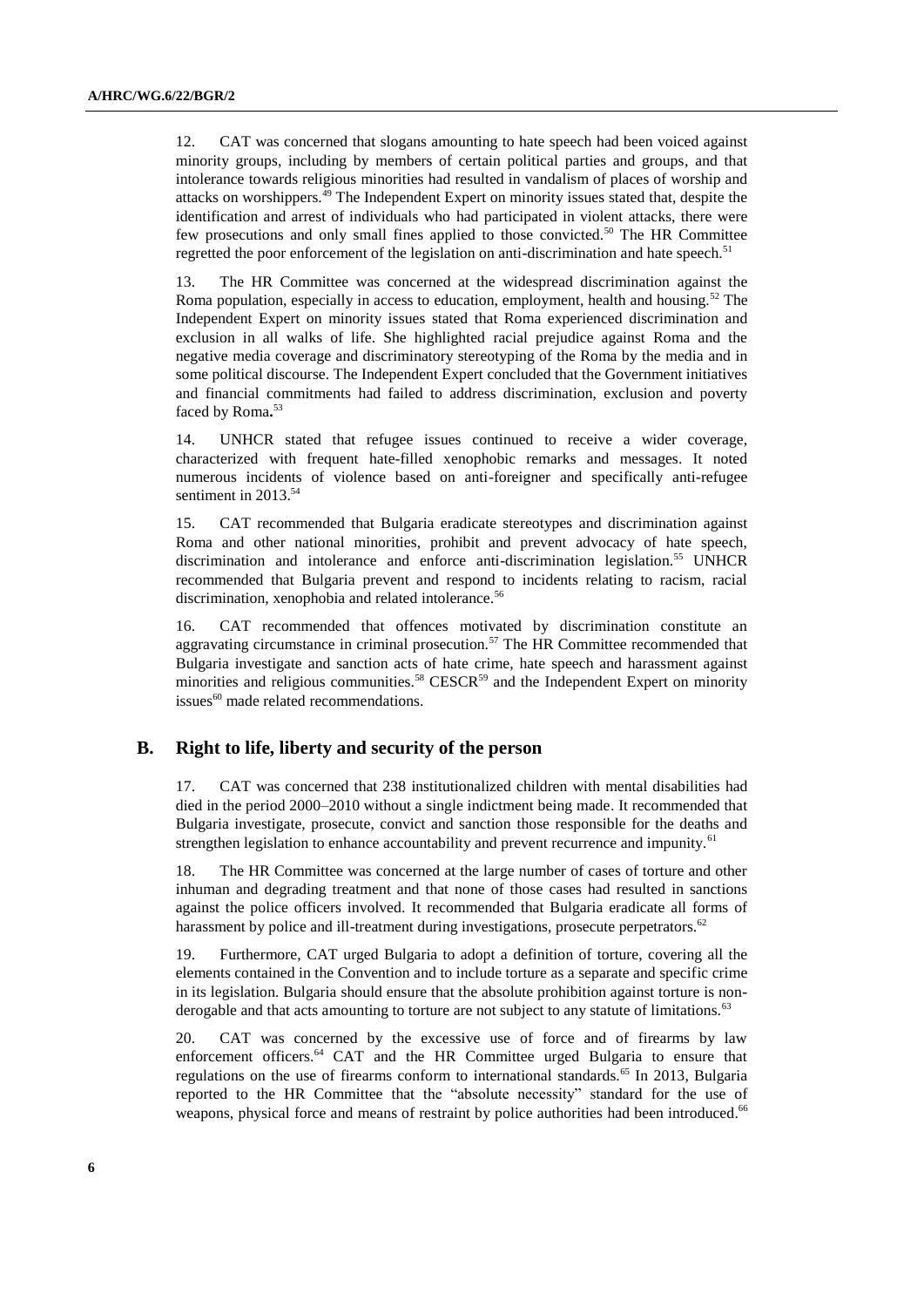The HR Committee requested a copy of the amendments to assess its compliance with international standards.<sup>67</sup> In 2014, Bulgaria provided the requested information.<sup>68</sup>

21. CAT was concerned at the reported existence of underground investigative detention facilities in five locations where remand prisoners were held, that some cells did not have windows and that some had less than  $1 \text{ m}^2$  of living space per detainee. It was also concerned by conditions of detention in many police stations where cells did not conform to international standards of hygiene and were unsustainable for overnight use. In some cases, detained persons spend the first 24 hours in an area with bars, referred to as the "cage". CAT was concerned at reports that some detainees were handcuffed to immovable objects, such as radiators or a chair, for up to six hours. It recommended that the treatment of prisoners in investigative detention centres and detainees in police stations conform to international standards.<sup>69</sup>

22. The HR Committee remained concerned at the overcrowding of prisons, the sanitary conditions of detention facilities, deficient medical services and the lack of trained penitentiary officers. Bulgaria should respect the Standard Minimum Rules for the Treatment of Prisoners, implement its projects for the construction of new prisons and introduce non-incarceration alternatives in the penal sanction system.<sup>70</sup> CAT made similar observations. 71

23. CAT was concerned that overcrowding and understaffing were conducive to interprisoner violence in detention facilities and that investigation procedures were opened for small number of cases. It was concerned about incidences of sexual violence and harassment and beatings, and about the large number of deaths in custody. CAT recommended that Bulgaria prevent inter-prisoner violence and protect prisoners from such violence, particularly lesbian, gay, bisexual and transgender persons, and investigate incidents of death in custody and prosecute the persons responsible.<sup>72</sup>

24. CAT was concerned that detainees continued to be held in solitary confinement for disciplinary violations and crimes. It recommended that Bulgaria prohibit the imposition of solitary confinement as punishment and implement alternative disciplinary sanctions.<sup>73</sup>

25. CAT recommended that Bulgaria consider amending legislation concerning the strict regime of segregation during the first five years and handcuffing when outside their cells for prisoners serving life sentences.<sup>74</sup>

26. CEDAW and CESCR were concerned about the high prevalence of domestic violence.<sup>75</sup> The HR Committee noted with regret the low number of cases of domestic violence that had been brought to justice and sanctioned.<sup>76</sup> CAT and the HR Committee expressed concern that allegations of domestic violence must be initiated by the victim in cases of light or average bodily harm.<sup>77</sup> CEDAW was concerned about article 158 of the Criminal Code, which enabled the termination of criminal proceedings against rapists when they marry their victims.<sup>78</sup>

27. The HR Committee recommended that Bulgaria prevent domestic violence, particularly violence against women.<sup>79</sup> CEDAW recommended that Bulgaria ensure that sufficient State-funded shelters are available to women victims of domestic violence and their children and to provide support to non-governmental organizations offering support to the victims.<sup>80</sup>

28. Furthermore, CEDAW urged Bulgaria to, inter alia, criminalize specifically domestic violence and marital rape and to introduce the possibility of ex officio prosecution for both offences.<sup>81</sup> It urged Bulgaria to repeal article 158 of the Criminal Code and to ensure that all acts of sexual violence against women and girls are effectively investigated, perpetrators are prosecuted and their sentences are commensurate with the gravity of their crimes.<sup>82</sup> Bulgaria reported to CEDAW that the new draft Criminal Code had been prepared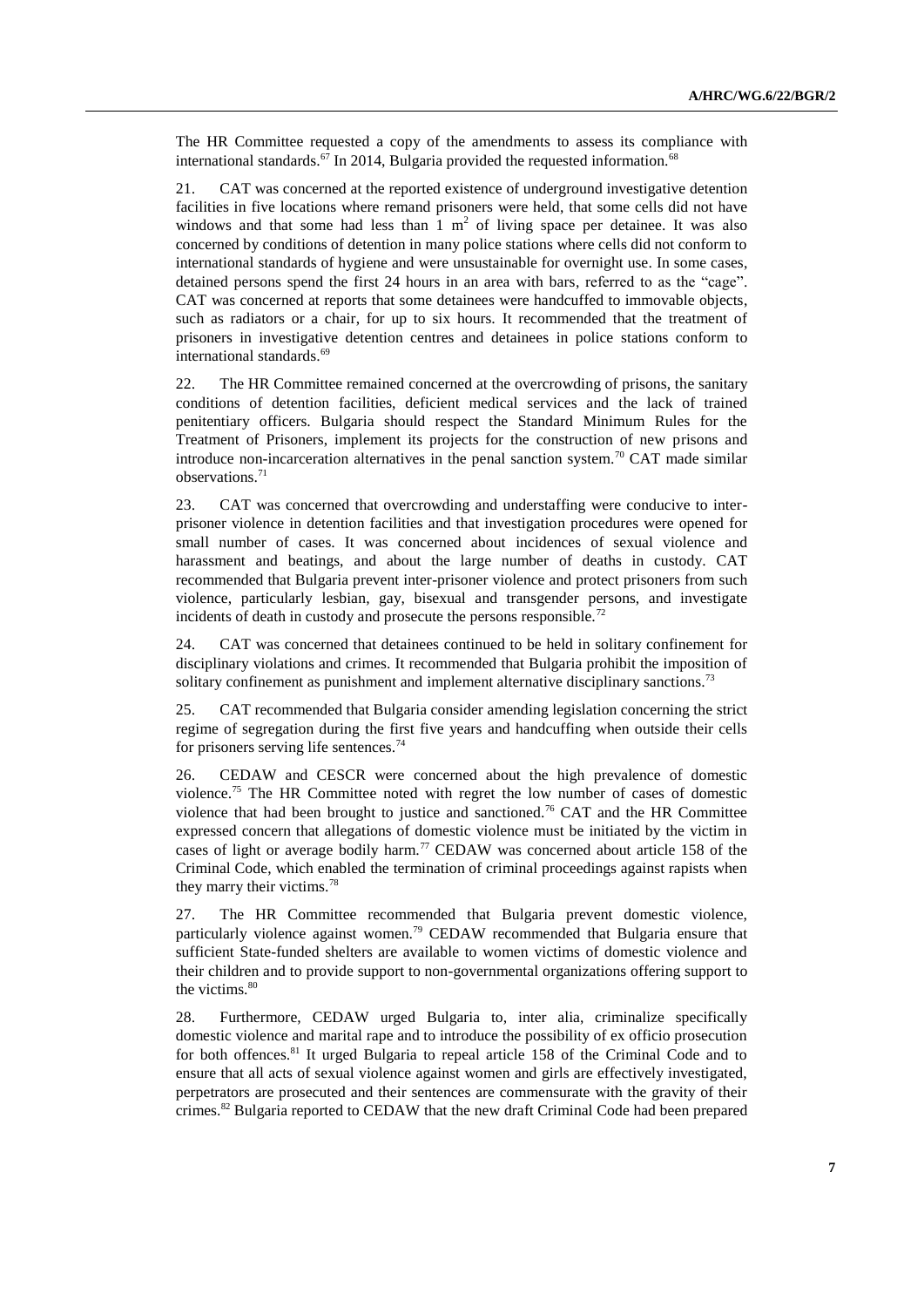in accordance with recommendations made by CEDAW and submitted to the National Assembly in January 2014.<sup>83</sup>

29. CAT was concerned by the practice of early and forced marriage of Roma girls as young as  $11.^{84}$  CEDAW<sup>85</sup> and the HR Committee<sup>86</sup> expressed a similar concern. CAT urged Bulgaria to enforce the legislation concerning minimum marriage age and the prohibition of early marriages.<sup>87</sup>

30. The United Nations Children's Fund (UNICEF) highlighted a need to enforce the prohibition of all forms of corporal punishment. <sup>88</sup> CAT was concerned in particular that the use of corporal punishment was higher in institutions for children with disabilities. It recommended that Bulgaria promote non-violent methods of childrearing and education, ensure that the law prohibiting corporal punishment is enforced and provide effective and appropriate responses to corporal punishment, including investigations, prosecution and sanctioning of perpetrators.<sup>89</sup> The HR Committee made similar observations.<sup>90</sup>

31. CESCR was concerned that socially vulnerable children, especially Roma children, remained engaged in harmful and exploitative labour, particularly in agriculture, industry and domestic service. It recommended that Bulgaria strengthen awareness, prevention and assistance programmes to address the problems of child labour and street children.<sup>91</sup> The ILO Committee of Experts on the Application of Conventions and Recommendations (ILO Committee of Experts) requested Bulgaria to redouble its efforts to protect street children from the worst forms of child labour, and to provide for their rehabilitation and reintegration.<sup>92</sup>

32. CESCR was concerned about the increase of human trafficking, despite the actions developed by the National Commission for Combating Human Trafficking and the implementation of the National Programme for Prevention and Counteraction of Human Trafficking and Protection of Victims.<sup>93</sup> CEDAW remained concerned about gaps in the implementation of legislation and strategies, the lack of preventive measures to address the root causes of trafficking and the scarcity of shelters for trafficking victims. It noted inadequate assistance and protection provided to victims and the lack of rehabilitation procedures, compensation and of funding for non-governmental organizations that provided assistance and temporary shelter to victims.<sup>94</sup>

#### **C. Administration of justice and the rule of law**

33. While taking note of the Judiciary Reform Strategy for 2009–2013, CAT was concerned by the lack of progress in judicial reform, the lack of transparency regarding the selection and appointment of judges and members of the Supreme Judicial Council and that the principle of the independence of the judiciary was not respected by the organs outside the judiciary, nor fully applied within the judiciary.<sup>95</sup> In 2011, the HR Committee expressed similar concerns<sup>96</sup> and referred again to this issue in  $2013^{97}$  and  $2014^{98}$  in the framework of the follow-up.

34. CAT recommended that Bulgaria accelerate judicial reform.<sup>99</sup> The Special Rapporteur on the independence of judges and lawyers indicated that, in order to make the independence of the judiciary a reality, further consideration of structural factors was required, such as clearly separating the role and function of the prosecution and investigation service from the courts.<sup>100</sup> She recommended that Bulgaria ensure access to the judicial career through periodic competitive examinations and introduce competitive processes and periodic evaluation for the promotion of judges and for filling temporary positions.<sup>101</sup> Furthermore, she recommended that Bulgaria ensure a transparent process of allocation of resources to the judiciary, recognize the rights of the judiciary to participate in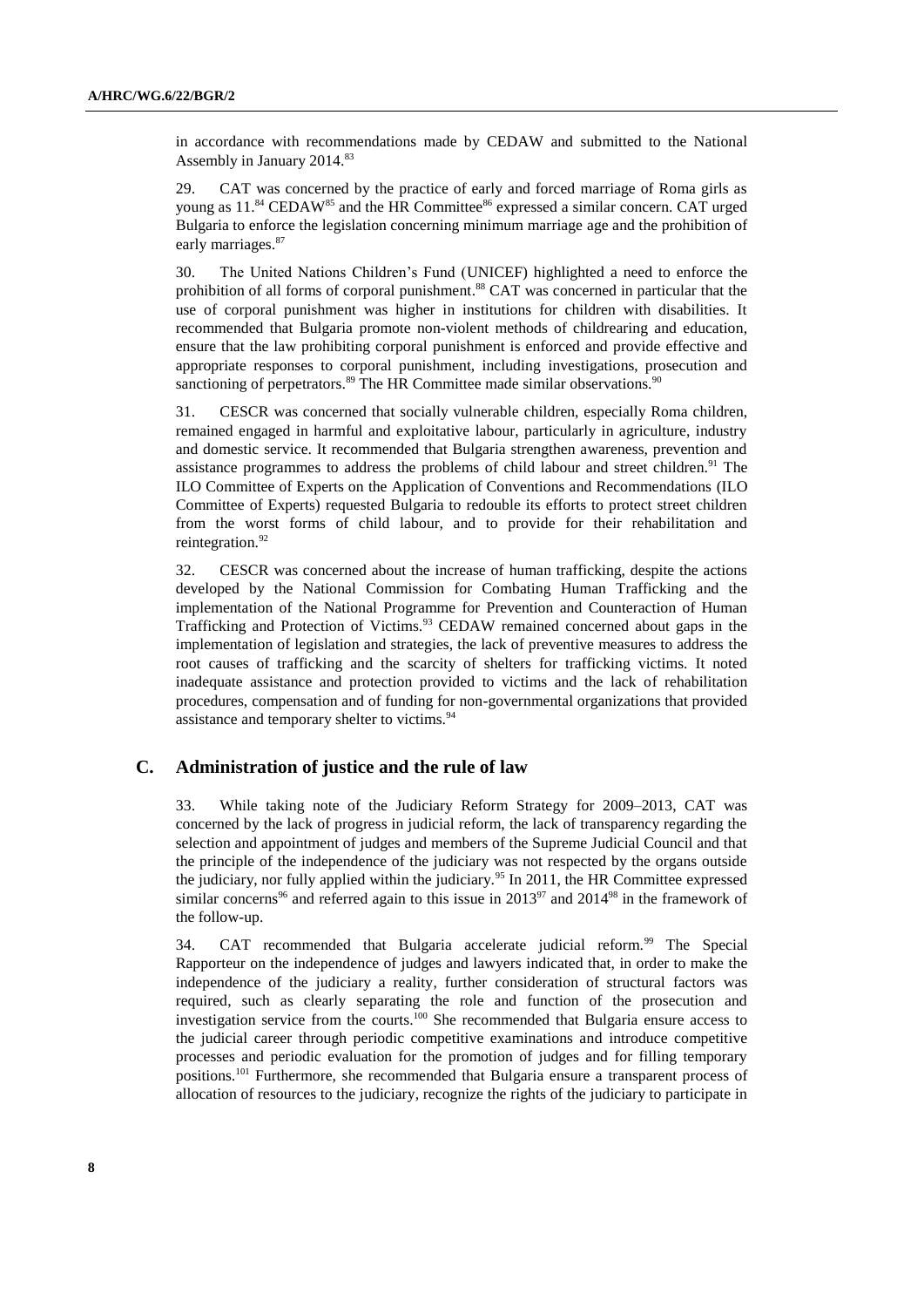drafting and in deliberations on its budget in the legislature and to manage its own budget and ensure that the courts are adequately resourced.<sup>102</sup>

35. The Special Rapporteur on the independence of judges and lawyers recommended that Bulgaria ensure appropriate contact between lawyers and defendants in cases requiring State-sponsored legal aid and establishing safeguards to ensure that lawyers withdraw cases only when there is a reason that can be substantiated under applicable law.<sup>103</sup>

36. CAT recommended that Bulgaria, inter alia, ensure that the National Bureau of Legal Aid is provided with adequate resources.<sup>104</sup> In 2012, Bulgaria reported to CAT on measures that were taken related to access to legal aid, including the amendment of the Legal Assistance Act, increased budget for legal assistance and the number of staff of the National Legal Assistance Bureau.<sup>105</sup>

37. CAT was concerned about the lack of legislation ensuring non-admissibility of evidences obtained as a result of torture. It recommended that Bulgaria enact legislation specifically prohibiting the use of statements obtained under torture as evidence.<sup>106</sup>

38. CAT urged Bulgaria to provide victims of torture, including those who suffered torture and ill-treatment in centres for persons with mental disabilities, with redress and fair and adequate compensation and means for rehabilitation.<sup>107</sup>

39. UNICEF stated that the reform of the juvenile justice system was progressing slowly despite the adoption of the Concept for Public Policy of Justice for Children (2011) and of the road map for its implementation  $(2013)$ .<sup>108</sup> The HR Committee regretted the delay in reforming the juvenile justice system and recommended that Bulgaria consider the implementation of the reform as a matter of priority.<sup>109</sup>

40. UNICEF stated that children were often interrogated by officers with no specialized training, that several interrogations of children victims of violence took place during judicial processes, thus leading to the traumatization of those children, and that court hearings of child victims and witnesses were envisaged in the presence of the accused.<sup>110</sup>

41. The HR Committee was concerned at the allegations of persistent corruption within the justice system, the lack of convincing results in the fight against high-level corruption, and the lack of public trust in the administration of justice.<sup>111</sup> CAT expressed similar concerns.<sup>112</sup> The HR Committee was concerned at alleged practices of corruption within the penitentiary institutions.<sup>113</sup>

42. The Special Rapporteur on the independence of judges and lawyers noted that the Specialized Criminal Court and the Appellate Specialized Criminal Court had been created to handle cases of corruption and organized crime and had become operational in 2012.<sup>114</sup> She recommended that Bulgaria ensure full respect for procedural safeguards and the independence and impartiality of those courts and provide them with appropriate resources.<sup>115</sup>

### **D. Right to privacy, marriage and family life**

43. The HR Committee remained concerned at the widespread practice of telephone tapping under the Special Surveillance Means Act. Bulgaria should guarantee that monitored telephone conversations are considered only as complementary evidence in criminal cases and are practised strictly in relation to court proceedings and that persons who were wrongfully monitored are informed and have access to adequate remedies.<sup>116</sup>

44. CEDAW recommended that effective remedies be put in place to enable women to claim and receive child support from their former husbands or partners.<sup>117</sup>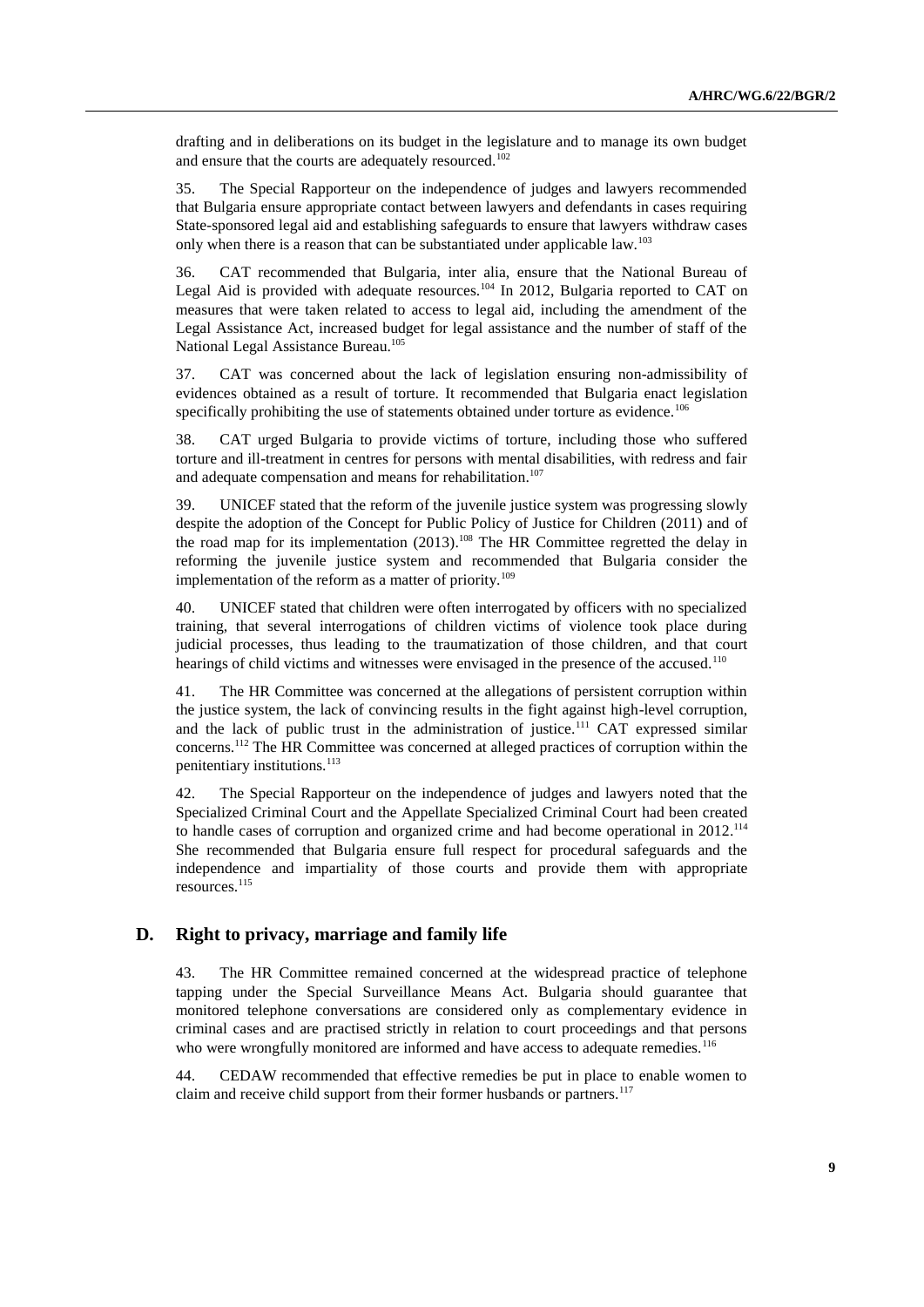45. CESCR was concerned that couples in de facto unions and the status of children born as a result of those relationships were not protected by law. It recommended that Bulgaria ensure de jure equality between de facto and official unions and guarantee the full protection of the rights of children born out of wedlock.<sup>118</sup>

46. CESCR was concerned that same-sex couples were not legally recognized and by the absence of a legal framework for the protection of the rights of same-sex couples. It recommended that same-sex couples be recognized legally.<sup>119</sup>

47. UNICEF noted a reduction in the numbers of children in institutional care and an increase in the number of children entering alternative community-based family-type care or foster care.<sup>120</sup> CAT noted the envisaged transition from institutional to community-based care similar to a family environment and the closure of all childcare institutions within 15 years.<sup>121</sup> However, the HR Committee remained concerned at the number of children who would remain in those institutions for the next  $15$  years.<sup>122</sup>

48. The HR Committee urged Bulgaria to close all children's institutions and establish practical alternatives to institutionalization.<sup>123</sup> CESCR recommended that Bulgaria fully implement the reform of the residential care system for children, focusing on the integration of children who leave institutional care, and clarify the legal status of children without a family who leave institutional care and provide them with adequate family substitute and family support services.<sup>124</sup>

## **E. Freedom of religion or belief and expression, and right to participate in public and political life**

49. The HR Committee was concerned at the ambiguity in the Religious Denominations Act, which incorporated a specific registration procedure for the Bulgarian Orthodox Church. Bulgaria should revise the provisions of the Act to harmonize the registration procedure and modalities for all religious organizations.<sup>125</sup>

50. The United Nations Educational, Scientific and Cultural Organization (UNESCO) recommended that Bulgaria ensure that journalists and media workers are able to practice their professions in a free and safe environment and investigate all attacks on journalists and media workers.<sup>126</sup> It was recommended that Bulgaria decriminalize defamation.<sup>127</sup>

51. CEDAW encouraged Bulgaria to accelerate the participation of women in public and political life and to increase the number of women in top positions, including by implementing temporary special measures. It recommended providing incentives for political parties to nominate equal numbers of women and men as candidates, adopting electoral rules that guarantee women an equal chance of being elected and creating an enabling environment for political participation of women.<sup>128</sup>

52. The Special Rapporteur on the independence of judges and lawyers recommended that Bulgaria ensure that women are able to occupy high-level positions within the judiciary and in the justice system in general.<sup>129</sup>

### **F. Right to work**

53. CESCR was concerned about the recent rise in unemployment and long-term unemployment rates, which negatively affected the population, especially young persons, migrants, Roma and persons with disabilities.<sup>130</sup> The ILO Committee of Experts noted that regional unemployment rates varied substantially, with Northern regions having an unemployment rate higher than the national average.<sup>1</sup>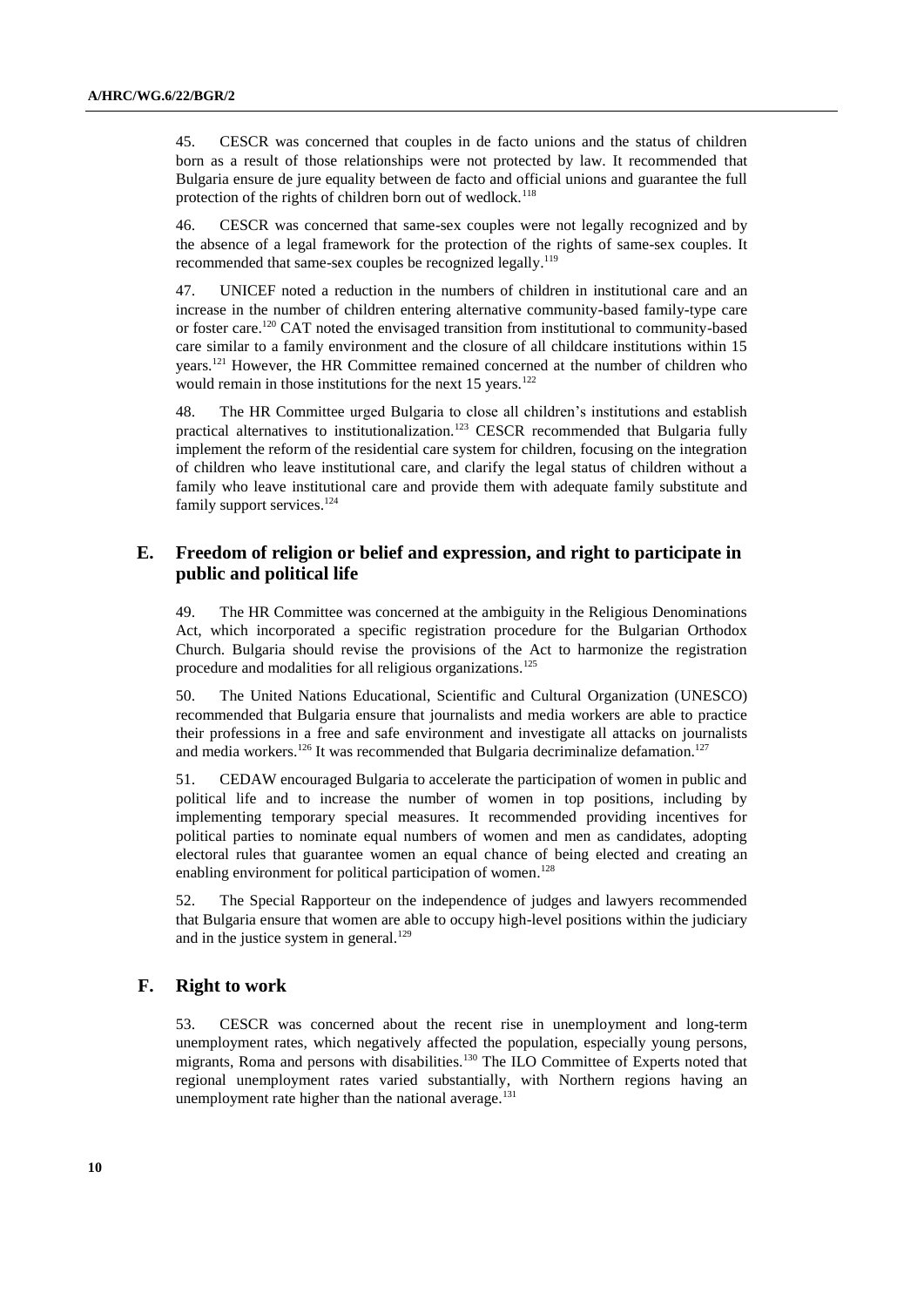54. CESCR recommended that Bulgaria amend its legislation to accord all categories of civil servants with their right to strike.<sup>132</sup>

### **G. Right to social security and to an adequate standard of living**

55. CESCR was concerned that a significant proportion of the population lived below the poverty line and about regional disparities in this regard.<sup>133</sup> CEDAW was concerned about the feminization of poverty, in particular Roma women, women with disabilities and rural and older women, and about the fact that the anti-poverty strategy did not integrate a gender perspective.<sup>134</sup>

56. CESCR was concerned that some groups within the population, especially most disadvantaged and marginalized members, including Roma, did not have access to adequate housing. It recommended that Bulgaria implement the 2010 Act, encouraging low-cost housing construction and pursue its social housing construction programme.<sup>135</sup>

#### **H. Right to health**

57. UNICEF stated that, despite the constitutional provisions guaranteeing all women access to free of charge obstetric care, pregnant women without health insurance were guaranteed only one medical check-up during pregnancy.<sup>136</sup> Practices in maternal hospitals often involved violation of the basic rights of women and children. Treatment in hospitals in some cases could inflict serious psychological harm to women and could be considered as amounting to psychological and physical violence.<sup>137</sup>

58. CEDAW remained concerned about the increased number of early pregnancies and the high rate of abortion, particularly among teenagers and women under 20 years of age.<sup>138</sup> CESCR called on Bulgaria to prevent teenage pregnancies and to provide the necessary support services for pregnant adolescents, including measures to enable them to continue their education.<sup>139</sup>

59. CEDAW recommended that Bulgaria promote education on sexual and reproductive health, targeting adolescent girls and boys, and provide adequate family planning services and affordable contraceptives, in line with the recommendations made during the UPR.<sup>140</sup>

60. CESCR recommended ensuring that treatment and care is available to and accessible by persons living with HIV/AIDS and by Alzheimer patients and that the referred treatments are effectively covered by the social security scheme.<sup>141</sup>

### **I. Right to education**

61. CESCR noted with concern that high dropout rates persisted, especially within disadvantaged and marginalized groups of the population.<sup>142</sup> CEDAW reiterated its concern at the high dropout rates of Roma girls.<sup>143</sup>

62. UNICEF noted the high percentage of children who did not receive the compulsory pre-school training owing to the limited access to pre-school education in small towns and villages and for socially vulnerable groups.<sup>144</sup>

63. UNESCO encouraged Bulgaria to increase the budget allotted to education and to promote human rights education.<sup>145</sup>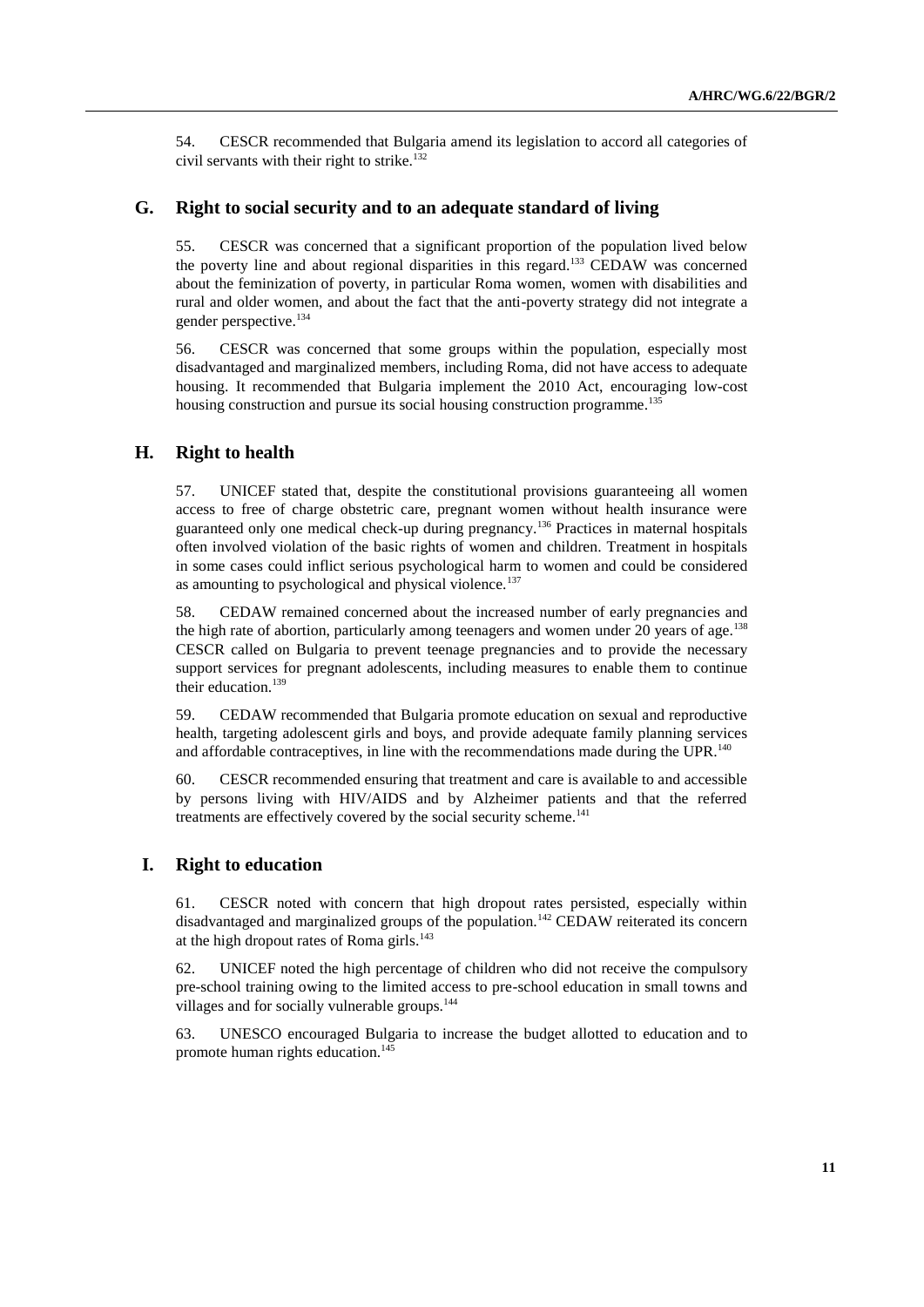#### **J. Persons with disabilities**

64. In 2011, CAT was concerned by the situation of institutionalized children with metal disabilities, while noting the envisaged transition from institutional to community-based care. <sup>146</sup> In 2012, CESCR was concerned about the reduced impact of existing plans and strategies on children with disabilities who were in institutions, and about the lack of services to prepare the integration into society of persons who leave institutional care.<sup>147</sup>

65. CAT was concerned at information about violent and discriminatory practices against children and adults with disabilities in medical institutions.<sup>148</sup> It was also concerned that persons with mental disabilities in institutions did not enjoy adequate legal safeguards and procedural guarantees regarding the respect of their right to mental and physical integrity, that persons deprived of their legal capacity and whose decisions and preference were not taken into account had no means to challenge the violation of their rights and that admission procedures and systems of guardianship often included officials from the institutions in which persons with disabilities were confined.<sup>149</sup> The HR Committee expressed similar concerns.<sup>150</sup> CAT<sup>151</sup> and the HR Committee<sup>152</sup> made several recommendations in this respect.

66. CESCR was concerned at reports that children with disabilities continued to be victims of segregation in the school system.<sup>153</sup> UNICEF recommended that Bulgaria continue its efforts to include children with disabilities in the general school system and reduce the number of schools for children with special educational needs.<sup>154</sup>

#### **K. Minorities**

67. While taking note of the recognition of "ethnic diversity" in the Constitution, CESCR was concerned about the lack of official recognition of national minorities.<sup>155</sup> The Independent Expert on minority issues stated that the Government denied the existence of an ethnic Macedonian minority, and did not recognize the Pomaks as a distinct minority – claiming that both groups were ethnic Bulgarians. The Government should ensure and protect the right to ethnic self-identification.<sup>156</sup> Bulgaria commented that it adhered strictly to the principle that ethnic identity was a matter of free personal choice.<sup>157</sup>

68. The Independent Expert on minority issues stated that high levels of unemployment, poor access to labour markets and low levels of skills and training represented significant contributing factors to the cycle of social exclusion and poverty experienced by many Roma. The majority of the Roma who were employed worked in low-skilled, low-wage and low-status jobs.<sup>158</sup> She stated that a new holistic approach to Roma integration, designed and implemented in full consultation with Roma organizations, was required to break the vicious circle of social exclusion and poverty.<sup>159</sup>

69. The Independent Expert on minority issues noted inadequate living conditions of Roma and that Roma communities remained de facto segregated and largely neglected, including in terms of efforts to improve infrastructure and the provision of services, water and sanitation.<sup>160</sup> CESCR and the HR Committee were concerned about the numerous forced evictions affecting Roma.<sup>161</sup> UNICEF noted that those evictions were carried out without the provision of an alternative accommodation.<sup>162</sup> The HR Committee urged Bulgaria to strictly limit the use of forced evictions through the adoption of all feasible alternatives to eviction and to guarantee alternative housing for affected families.<sup>163</sup>

70. CESCR was concerned at reports that Roma children continued to be victims of segregation in the school system.<sup>164</sup> The Independent Expert on minority issues stated that the vast majority of Roma children remained in substandard de facto segregated schools in Roma neighbourhoods that remained a significant barrier to improving the educational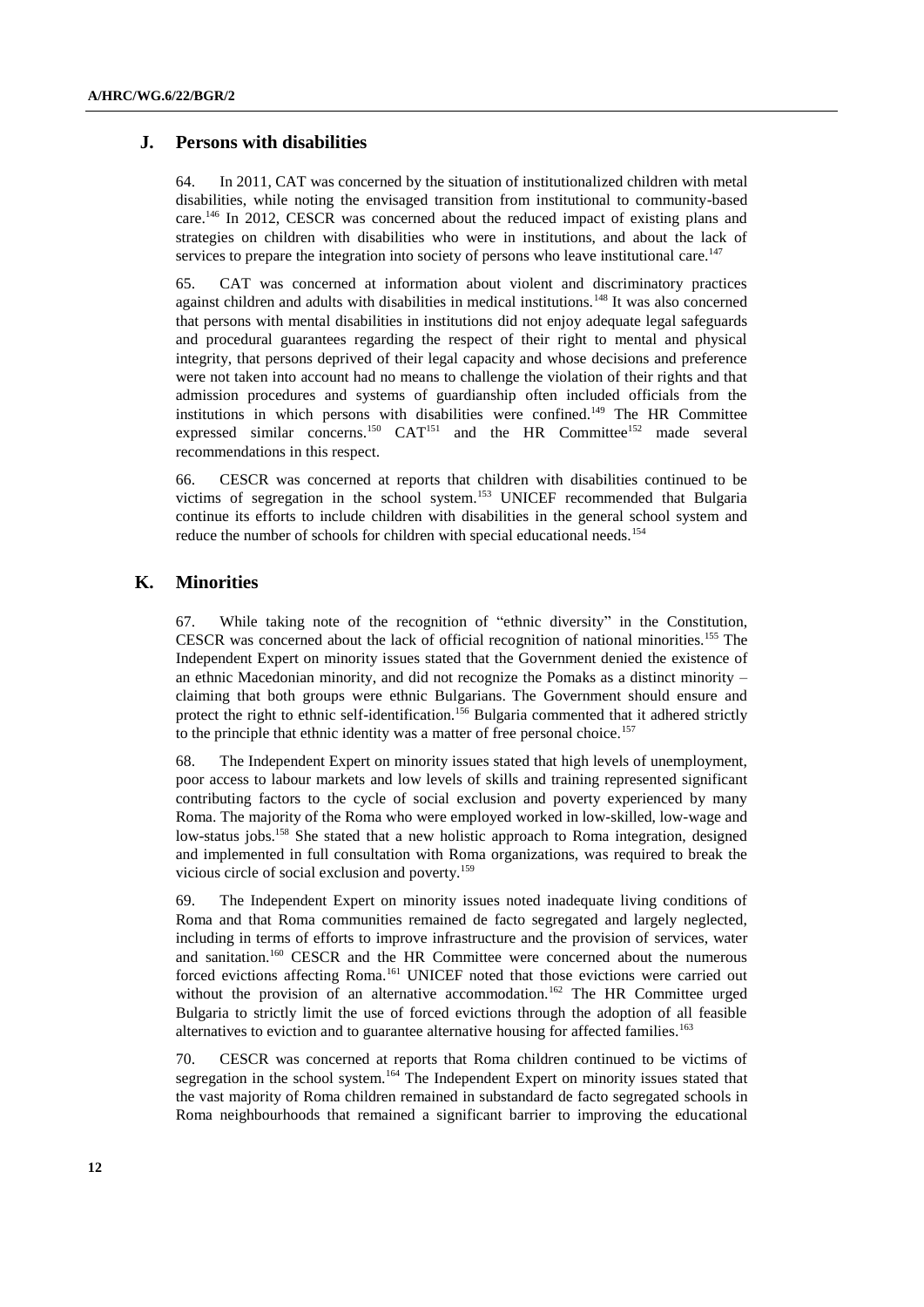outcomes of Roma children. Enrolment levels of Roma children were much lower than the average at all levels of education.<sup>165</sup> CEDAW urged Bulgaria to fully implement the strategy for educational integration of children and students from ethnic minorities and the National Roma Integration Strategy (2012-2020).<sup>166</sup>

71. The Independent Expert on minority issues stated that the Government's position not to allow the use of mother tongue languages as the language of instruction in schools, particularly in regions where minorities were a majority or constituted a large percentage of the population, was a concern for minorities, including the Roma, Turkish and Macedonians. She urged the Government to consider introducing bilingual education.<sup>167</sup>

### **L. Migrants, refugees and asylum seekers**

72. CEDAW recommended that Bulgaria consider gender persecution as a ground for recognition of refugee status.<sup>168</sup> UNHCR made a similar recommendation.<sup>169</sup>

73. UNHCR stated that challenges relating to the timely transfer of asylum seekers to State Agency for Refugees had multiplied in mid-2013 with the increase of arrivals and the lack of reception and processing capacity of the Refugee Status Determination procedure. It noted the construction of a 33-km fence along the border. UNHCR stated that those measures could have resulted in violation of Bulgaria's international obligations towards refugees and the principle of non-refoulement. It was concerned about reports that individuals who might be in need of international protection had been prevented from reaching or entering the territory of Bulgaria.<sup>170</sup>

74. UNHCR recommended that Bulgaria ensure full respect of the principle of nonrefoulement and facilitate access of persons in need of international protection to fair and efficient asylum procedures.<sup>171</sup> CAT recommended that Bulgaria amend its legislation to guarantee a suspensive in-country right of appeal and respect for all safeguards and interim measures with regard to asylum and deportation procedures pending the outcome of the appeals.<sup>172</sup>

75. CAT recommended that Bulgaria amend legislation to remove the rule allowing for the detention of asylum seekers on the basis of illegal entry and that the detention of asylum seekers is only used as a last resort.<sup>173</sup>

76. UNHCR stated that unaccompanied children were not appointed a guardian but instead represented during the Refugee Status Determination procedure by a social worker who was not legally authorized to represent the child in matters of daily life.<sup>174</sup> UNICEF made a similar observation. It noted the absence of adequate solution for the accommodation of the unaccompanied minors and of mechanism for family reunification.<sup>175</sup>

77. UNHCR stated that, although asylum seeking and refugee children were legally entitled to access to education, access was limited in practice owing to the requirement of passing exams in Bulgarian. It recommended that Bulgaria respond to the practical absence of access to formal primary education for asylum seeking children.<sup>176</sup>

78. UNICEF reported that recreational activities for children in the reception centres were sporadic, mainly organized by volunteers and that language classes were organized by UNHCR.<sup>177</sup>

79. CESCR was concerned that asylum seekers were not allowed to work during their first year in Bulgaria and only had access to the monthly allowance in application with the Social Assistance Act. It recommended that Bulgaria amend its legislation, allowing asylum seekers to obtain a work permit within the year of their arrival and reinforce its National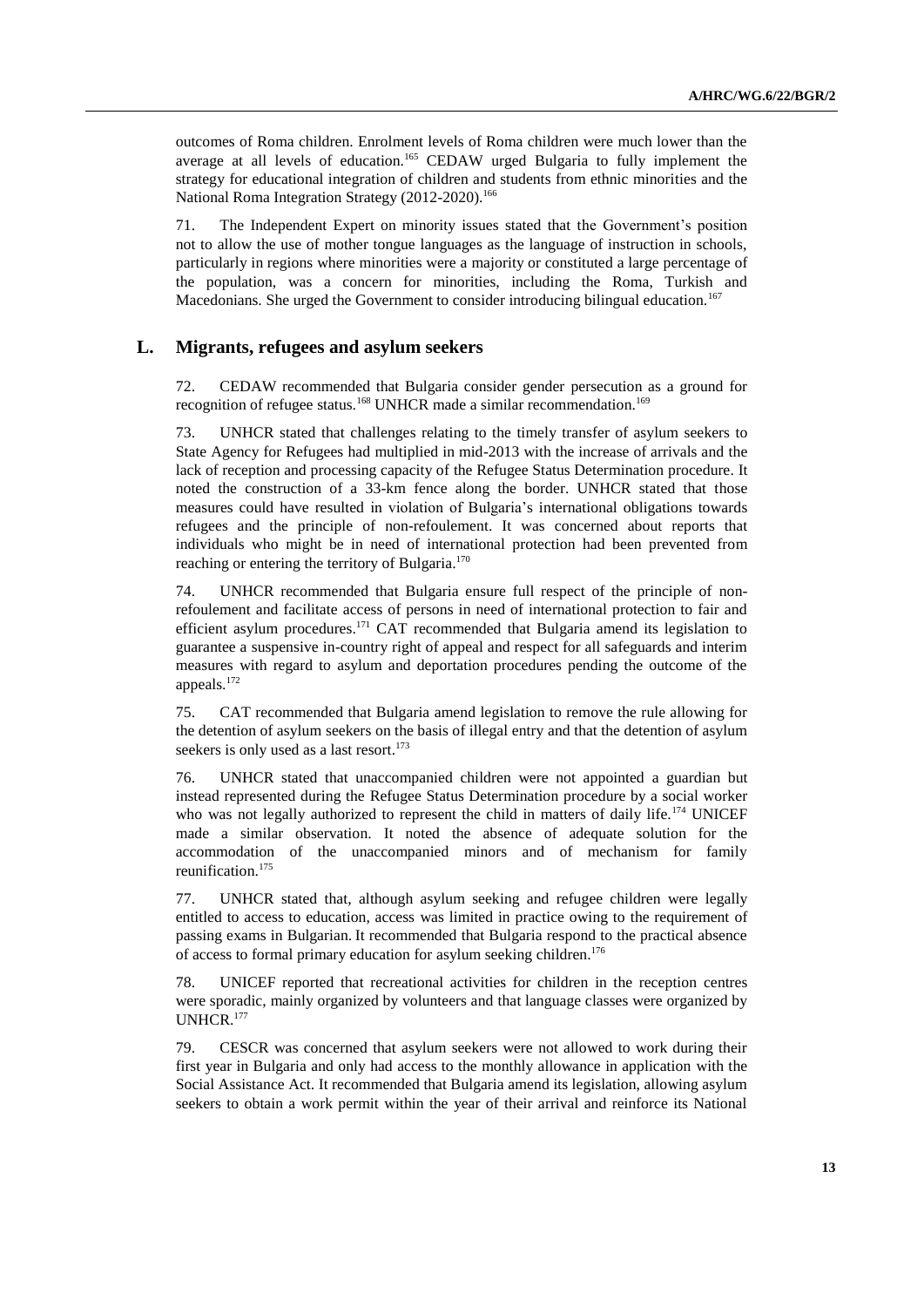Programme for the Integration of Refugees, providing special attention to vulnerable persons.<sup>178</sup>

80. UNHCR recommended that Bulgaria facilitate the effective integration of beneficiaries of international protection with the view to achieving the full realization of all basic socioeconomic rights and provide intensive and quality Bulgarian language courses to facilitate the naturalization of beneficiaries of international protection.<sup>179</sup>

81. UNHCR and CAT recommended that Bulgaria incorporate the definition of a stateless person in its legislation in line with the Convention relating to the Status of Stateless Persons and establish a statelessness determination procedure to ensure stateless persons enjoy their basic human rights.<sup>180</sup>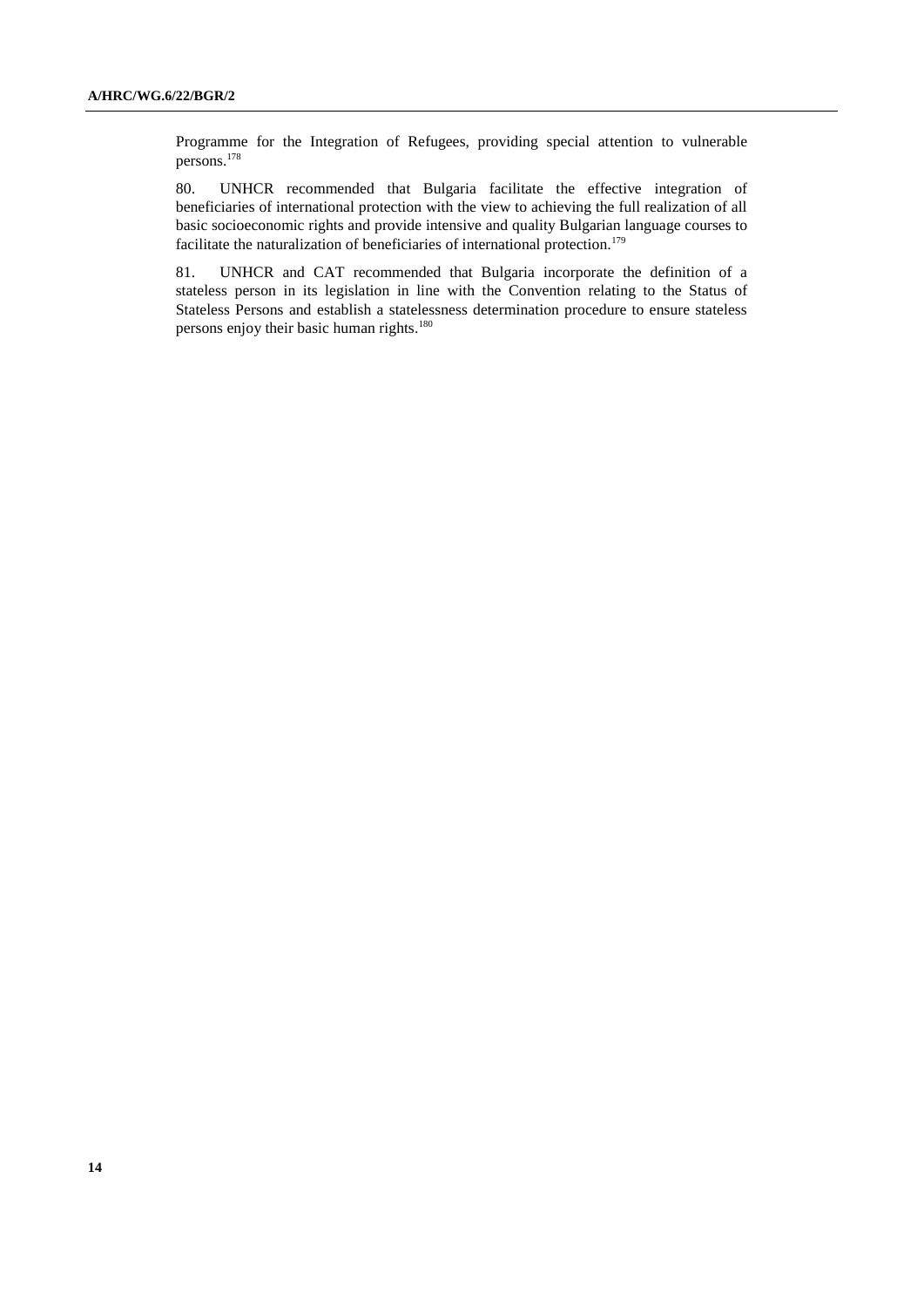#### *Notes*

- $1$  Unless indicated otherwise, the status of ratification of instruments listed in the table may be found on the official website of the United Nations Treaty Collection database, Office of Legal Affairs of the United Nations Secretariat, [http://treaties.un.org/.](http://treaties.un.org/) Please also refer to the United Nations compilation on Bulgaria from the previous cycle (A/HRC/WG.6/9/BGR/2).
- <sup>2</sup> The following abbreviations have been used in the present document:

| <b>ICERD</b>     | International Convention on the Elimination of All Forms of Racial<br>Discrimination:          |
|------------------|------------------------------------------------------------------------------------------------|
| <b>ICESCR</b>    | International Covenant on Economic, Social and Cultural Rights;                                |
| <b>OP-ICESCR</b> | Optional Protocol to ICESCR;                                                                   |
| <b>ICCPR</b>     | International Covenant on Civil and Political Rights;                                          |
| <b>ICCPR-OP1</b> | Optional Protocol to ICCPR;                                                                    |
| <b>ICCPR-OP2</b> | Second Optional Protocol to ICCPR, aiming at the abolition of the death<br>penalty:            |
| <b>CEDAW</b>     | Convention on the Elimination of All Forms of Discrimination against<br>Women:                 |
| <b>OP-CEDAW</b>  | Optional Protocol to CEDAW;                                                                    |
| <b>CAT</b>       | Convention against Torture and Other Cruel, Inhuman or Degrading                               |
|                  | Treatment or Punishment:                                                                       |
| OP-CAT           | Optional Protocol to CAT;                                                                      |
| <b>CRC</b>       | Convention on the Rights of the Child;                                                         |
| OP-CRC-AC        | Optional Protocol to CRC on the involvement of children in armed<br>conflict:                  |
| OP-CRC-SC        | Optional Protocol to CRC on the sale of children, child prostitution and<br>child pornography; |
| <b>OP-CRC-IC</b> | Optional Protocol to CRC on a communications procedure;                                        |
| <b>ICRMW</b>     | International Convention on the Protection of the Rights of All Migrant                        |
|                  | Workers and Members of Their Families;                                                         |
| <b>CRPD</b>      | Convention on the Rights of Persons with Disabilities;                                         |
| <b>OP-CRPD</b>   | Optional Protocol to CRPD;                                                                     |
| <b>ICPPED</b>    | International Convention for the Protection of All Persons from Enforced                       |
|                  | Disappearance.                                                                                 |

- Disappearance. 3 Individual complaints: ICCPR-OP 1, art. 1; OP-CEDAW, art. 1; OP-CRPD, art. 1; OP-ICESCR, art. 1; OP-CRC-IC, art. 5; ICERD, art. 14; CAT, art. 22; ICRMW, art. 77; and ICPPED, art. 31. Inquiry procedure: OP-CEDAW, art. 8; CAT, art. 20; ICPPED, art. 33; OP-CRPD, art. 6; OP-ICESCR, art. 11; and OP-CRC-IC, art. 13. Inter-State complaints: ICCPR, art. 41; ICRMW, art. 76; ICPPED, art. 32; CAT, art. 21; OP-ICESCR, art. 10; and OP-CRC-IC, art. 12. Urgent action: ICPPED, art. 30.
- <sup>4</sup> See the concluding observations of the Committee against Torture (CAT/C/BGR/CO/4-5), para. 32 and the concluding observations of the Committee on the Elimination of Discrimination against Women (CEDAW/C/BGR/CO/4-7), para. 54.
- <sup>5</sup> See CAT/C/BGR/CO/4-5, para. 32, the concluding observations of the Committee on Economic, Social and Cultural Rights on the combined fourth and fifth reports of Bulgaria (E/C.12/BGR/CO/4- 5), para. 24 and CEDAW/C/BGR/CO/4-7, para. 54.
- $6$  E/C.12/BGR/CO/4-5, para. 24. See also CEDAW/C/BGR/CO/4-7, para. 54.
- <sup>7</sup> CAT/C/BGR/CO/4-5, para. 32.
- <sup>8</sup> See Office of the United Nations High Commissioner for Refugees (UNHCR), submission to the UPR of Bulgaria, p. 9.
- <sup>9</sup> Geneva Convention for the Amelioration of the Condition of the Wounded and Sick in Armed Forces in the Field (First Convention); Geneva Convention for the Amelioration of the Condition of Wounded, Sick and Shipwrecked Members of Armed Forces at Sea (Second Convention); Geneva Convention relative to the Treatment of Prisoners of War (Third Convention); Geneva Convention relative to the Protection of Civilian Persons in Time of War (Fourth Convention); Protocol Additional to the Geneva Conventions of 12 August 1949, and relating to the Protection of Victims of International Armed Conflicts (Protocol I); Protocol Additional to the Geneva Conventions of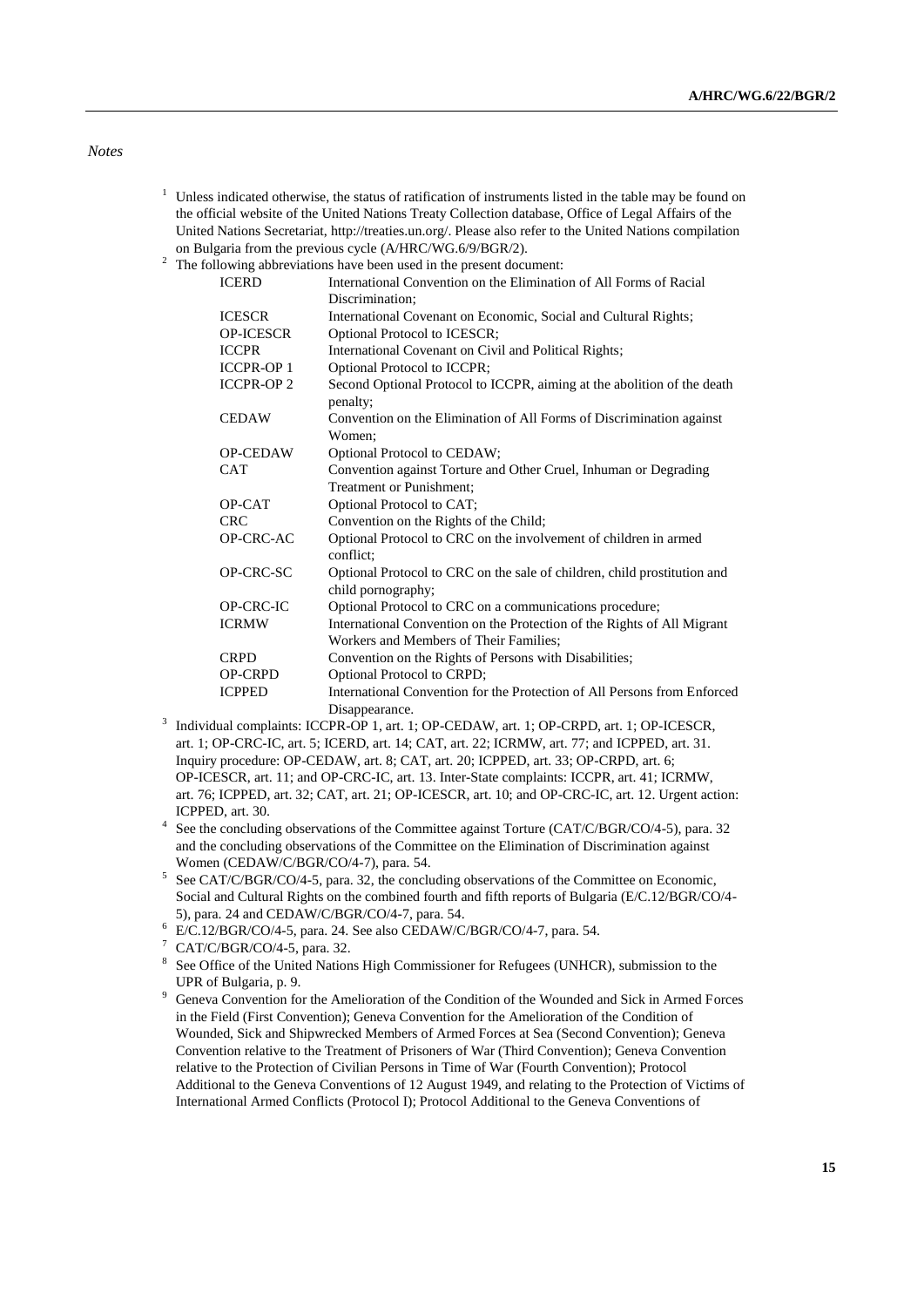12 August 1949, and relating to the Protection of Victims of Non-International Armed Conflicts (Protocol II); Protocol Additional to the Geneva Conventions of 12 August 1949, and relating to the Adoption of an Additional Distinctive Emblem (Protocol III). For the official status of ratifications, see International Committee of the Red Cross, at https://www.icrc.org/IHL.

- <sup>10</sup> Protocol to Prevent, Suppress and Punish Trafficking in Persons, Especially Women and Children, supplementing the United Nations Convention against Transnational Organized Crime.
- <sup>11</sup> International Labour Organization Convention No. 29 concerning Forced or Compulsory Labour; Convention No. 105 concerning the Abolition of Forced Labour; Convention No. 87 concerning Freedom of Association and Protection of the Right to Organise; Convention No. 98 concerning the Application of the Principles of the Right to Organise and to Bargain Collectively; Convention No. 100 concerning Equal Remuneration for Men and Women Workers for Work of Equal Value; Convention No. 111 concerning Discrimination in Respect of Employment and Occupation; Convention No. 138 concerning Minimum Age for Admission to Employment; Convention No. 182 concerning the Prohibition and Immediate Action for the Elimination of the Worst Forms of Child Labour.
- <sup>12</sup> 1961 Convention on the Reduction of Statelessness and 1961 Convention on the Reduction of Statelessness.
- <sup>13</sup> International Labour Organization Convention No. 169 concerning Indigenous and Tribal Peoples in Independent Countries and Convention No. 189 concerning Decent Work for Domestic Workers.
- <sup>14</sup> According to article 5 of the rules of procedure of the International Coordinating Committee of National Institutions for the Promotion and Protection of Human Rights (ICC) Sub-Committee on Accreditation, the classifications for accreditation used by the Sub-Committee are: A: Voting Member (fully in compliance with each of the Paris Principles), B: Non-Voting Member (not fully in compliance with each of the Paris Principles or insufficient information provided to make a determination), C: No Status (not in compliance with the Paris Principles).
- <sup>15</sup> For the list of national human rights institutions with accreditation status granted by the International Coordinating Committee of National Institutions for the Promotion and Protection of Human Rights (ICC), see A/HRC/27/40, annex.
- <sup>16</sup> CAT/C/BGR/CO/4-5, para. 13, E/C.12/BGR/CO/4-5, para. 6 and CEDAW/C/BGR/CO/4-7, para. 14.
- See the report of the independent expert on minority issues (A/HRC/19/56/Add.2), para. 98.
- $18$  CEDAW/C/BGR/CO/4-7, para. 15. See also paras. 9-10.
- <sup>19</sup> http://lib.ohchr.org/HRBodies/UPR/Documents/Session7/KZ/KazakhstanFollowUp.pdf.
- <sup>20</sup> The following abbreviations have been used in the present document:

| <b>CERD</b>  | Committee on the Elimination of Racial Discrimination:        |
|--------------|---------------------------------------------------------------|
| <b>CESCR</b> | Committee on Economic, Social and Cultural Rights;            |
| HR Committee | Human Rights Committee;                                       |
| <b>CEDAW</b> | Committee on the Elimination of Discrimination against Women; |
| <b>CAT</b>   | Committee against Torture;                                    |
| <b>CRC</b>   | Committee on the Rights of the Child:                         |
| <b>CRPD</b>  | Committee on the Rights of Persons with Disabilities.         |
|              |                                                               |

- <sup>21</sup> See the concluding observations of the Committee on the Elimination of Racial Discrimination (CERD/C/BGR/CO/19), para. 27.
- <sup>22</sup> See the concluding observations of the Human Rights Committee (CCPR/C/BGR/CO/3), para. 28.
- <sup>23</sup> CEDAW/C/BRG/CO/4-7, para. 55.
- <sup>24</sup> CAT/C/BGR/CO/4-5, para. 35.
- <sup>25</sup> See information received from the Government of Bulgaria on the implementation of the concluding observations (CERD/C/BGR/CO/19/Add.1).
- <sup>26</sup> Letter from the Chairperson of CERD to the Permanent Mission of Bulgaria to the United Nation Office at Geneva, dated 11 March 2011, available from [http://tbinternet.ohchr.org/Treaties/CERD/Shared%20Documents/BGR/INT\\_CERD\\_FUL\\_BGR\\_119](http://tbinternet.ohchr.org/Treaties/CERD/Shared%20Documents/BGR/INT_CERD_FUL_BGR_11949_E.pdf) [49\\_E.pdf.](http://tbinternet.ohchr.org/Treaties/CERD/Shared%20Documents/BGR/INT_CERD_FUL_BGR_11949_E.pdf)
- $27$  See information received from Bulgaria on follow-up to the concluding observations (CCPR/C/BGR/CO/3/Add.1). See also letters from the HR Committee to the Permanent Mission of Bulgaria to the United Nation Office at Geneva, dated 16 November 2012 and 2 December 2013, available from http://tbinternet.ohchr.org/Treaties/CCPR/ Shared%20Documents/BGR/INT\_CCPR\_FUL\_BGR\_15862\_E.pdf; and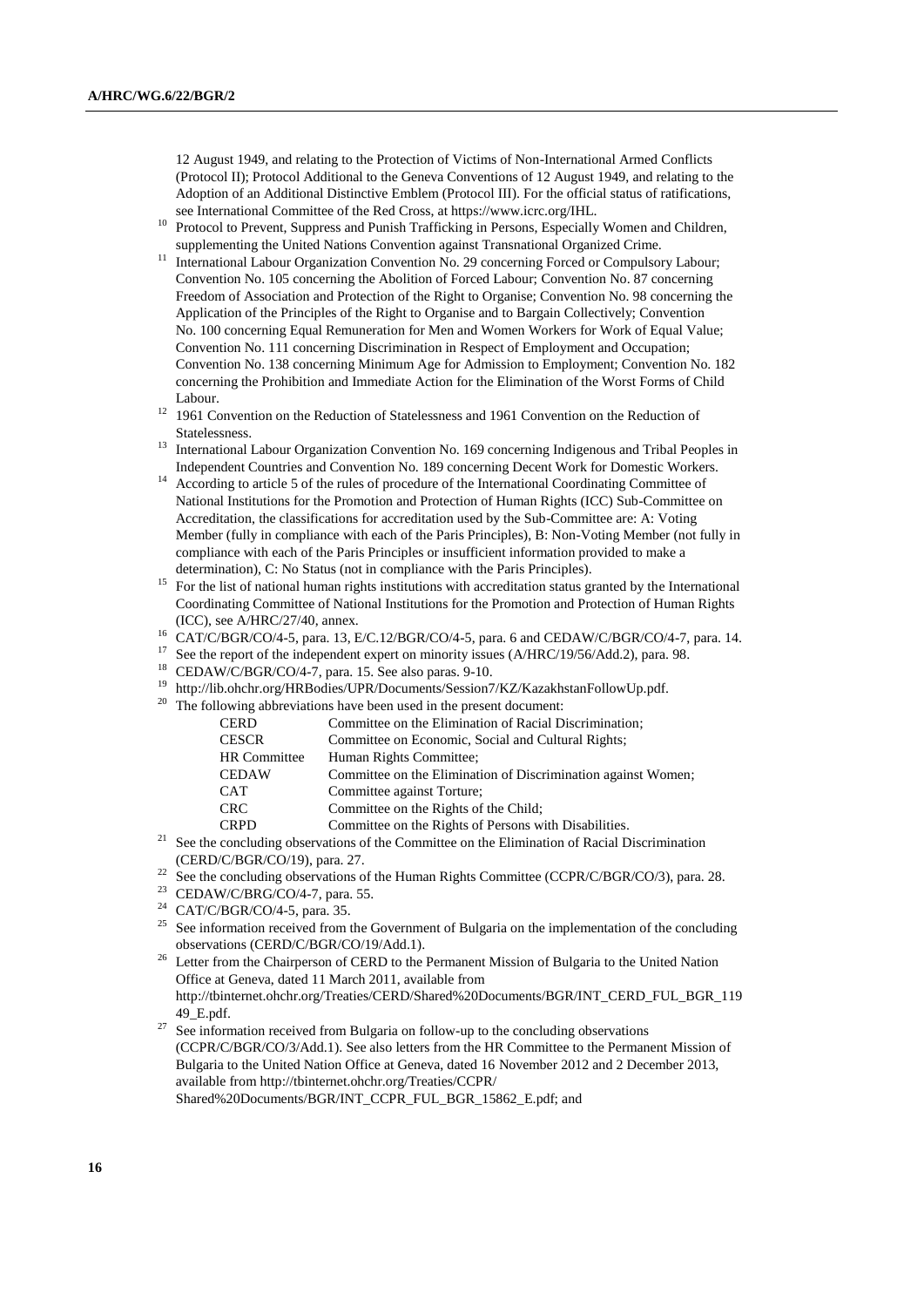[http://tbinternet.ohchr.org/Treaties/CCPR/Shared%20Documents/](http://tbinternet.ohchr.org/Treaties/CCPR/Shared%20Documents/%0bBGR/INT_CCPR_FUL_BGR_15861_E.pdf) [BGR/INT\\_CCPR\\_FUL\\_BGR\\_15861\\_E.pdf.](http://tbinternet.ohchr.org/Treaties/CCPR/Shared%20Documents/%0bBGR/INT_CCPR_FUL_BGR_15861_E.pdf) 

- <sup>28</sup> See information received from Bulgaria on follow-up to the concluding observations, available from [http://tbinternet.ohchr.org/Treaties/CCPR/Shared%20Documents/BGR/INT\\_CCPR\\_FCO\\_BGR\\_1960](http://tbinternet.ohchr.org/Treaties/CCPR/Shared%20Documents/BGR/INT_CCPR_FCO_BGR_19603_E.pdf) [3\\_E.pdf.](http://tbinternet.ohchr.org/Treaties/CCPR/Shared%20Documents/BGR/INT_CCPR_FCO_BGR_19603_E.pdf)
- $29$  See information received from Bulgaria on follow-up to the concluding observations (CCPR/C/BGR/CO/3/Add.2). See also letter from the HR Committee to the Permanent Mission of Bulgaria to the United Nation Office at Geneva, dated 27 November 2014, available from http://tbinternet.ohchr.org/Treaties/CCPR/Shared%20Documents/BGR/INT\_CCPR\_FUL\_BGR\_1933 0\_E.pdf.
- <sup>30</sup> Information provided by Bulgaria in follow-up to the concluding observations (CEDAW/C/BGR/CO/4-7/Add.1).
- <sup>31</sup> See information received from Bulgaria on the implementation of the Committee's concluding observations (CAT/C/BGR/CO/4-5/Add.1). See also letter from CAT to the Permanent Mission of Bulgaria to the United Nation Office at Geneva, dated 1 December 2012, available from [http://tbinternet.ohchr.org/Treaties/CAT/Shared%20Documents/](http://tbinternet.ohchr.org/Treaties/CAT/Shared%20Documents/%0bBGR/INT_CAT_FUL_BGR_12921_E.pdf) [BGR/INT\\_CAT\\_FUL\\_BGR\\_12921\\_E.pdf.](http://tbinternet.ohchr.org/Treaties/CAT/Shared%20Documents/%0bBGR/INT_CAT_FUL_BGR_12921_E.pdf)
- <sup>32</sup> CCPR/C/106/DR/2073/2011.
- <sup>33</sup> CEDAW/C/49/D/20/2008 and CEDAW/C/53/D/31/2011.
- <sup>34</sup> CCPR/C/106/DR/2073/2011, para. 17.
- <sup>35</sup> CEDAW/C/49/D/20/2008, para. 9.17 and CEDAW/C/53/D/31/2011, para.11.
- <sup>36</sup> For the titles of special procedures, see www.ohchr.org/EN/HRBodies/SP/Pages/Themes.aspx and www.ohchr.org/EN/HRBodies/SP/Pages/Countries.aspx.
- <sup>37</sup> A/HRC/19/56/Add.2 and Comments by the Bulgarian authorities in A/HRC/19/G/11.
- <sup>38</sup> See Office of the High Commissioner for Human Rights (OHCHR) Report 2012, p. 117 and OHCHR Report 2013, p. 131.
- <sup>39</sup> CCPR/C/BGR/CO/3, para. 6.
- <sup>40</sup> CEDAW/C/BGR/CO/4-7, para. 21. See also E/C.12/BGR/CO/4-5, para. 8.
- <sup>41</sup> CEDAW/C/BGR/CO/4-7, para. 11. See also CCPR/C/BGR/CO/3, para. 6 and E/C.12/BGR/CO/4-5, para. 8.
- $42$  CEDAW/C/BGR/CO/4-7/Add.1, pp. 2 and 3.
- <sup>43</sup> E/C.12/BGR/CO/4-5, para. 8.
- <sup>44</sup> CEDAW/C/BGR/CO/4-7, paras. 31 and 33.
- $45$  Ibid., paras. 43 and 44.
- <sup>46</sup> Ibid., paras. 32-34.
- <sup>47</sup> CAT/C/BGR/CO/4-5, para. 28. See also E/C.12/BGR/CO/4-5, para. 7.
- <sup>48</sup> CCPR/C/BGR/CO/3, paras. 9 and 26, and E/C.12/BGR/CO/4-5, para. 7.
- <sup>49</sup> CAT/C/BGR/CO/4-5, para. 28. See also CCPR/C/BGR/CO/3, paras. 9 and 26, and A/HRC/19/56/Add.2, para. 90.
- <sup>50</sup> A/HRC/19/56/Add.2, para. 92. See also A/HRC/19/G/11, paras. 6 and 8.
- <sup>51</sup> CCPR/C/BGR/CO/3, para. 9. See also UNHCR, submission to the UPR of Bulgaria, p. 8.
- <sup>52</sup> CCPR/C/BGR/CO/3, para. 7. See also E/C.12/BGR/CO/4-5, para. 7.
- <sup>53</sup> A/HRC/19/56/Add.2, paras. 72 and 76. See also para. 13, 15 and 16.
- <sup>54</sup> OHCHR, submission to the UPR of Bulgaria, p.8.
- <sup>55</sup> CAT/C/BGR/CO/4-5, para. 28.
- <sup>56</sup> UNHCR, submission to the UPR of Bulgaria, pp. 8 and 9.
- <sup>57</sup> CAT/C/BGR/CO/4-5, para. 28.
- <sup>58</sup> CCPR/C/BGR/CO/3, para. 9, See also paras. 7 and 26.
- <sup>59</sup> E/C.12/BGR/CO/4-5, para. 7.
- <sup>60</sup> A/HRC/19/56/Add.2, para.84.
- <sup>61</sup> CAT/C/BGR/CO/4-5, para. 19.
- <sup>62</sup> CCPR/C/BGR/CO/3, para. 8. See also CAT/C/BGR/CO/4-5, para. 10.
- <sup>63</sup> CAT/C/BGR/CO/4-5, para. 8 and 17. See also CCPR/C/BGR/CO/3, para. 13.
- <sup>64</sup> CAT/C/BGR/CO/4-5, para. 10. See also para. 28.
- <sup>65</sup> CAT/C/BGR/CO/4-5, para. 10 and CCPR/C/BGR/CO/3, para. 11.
- <sup>66</sup> CCPR/C/BGR/CO/3/Add.1, pp. 5-7.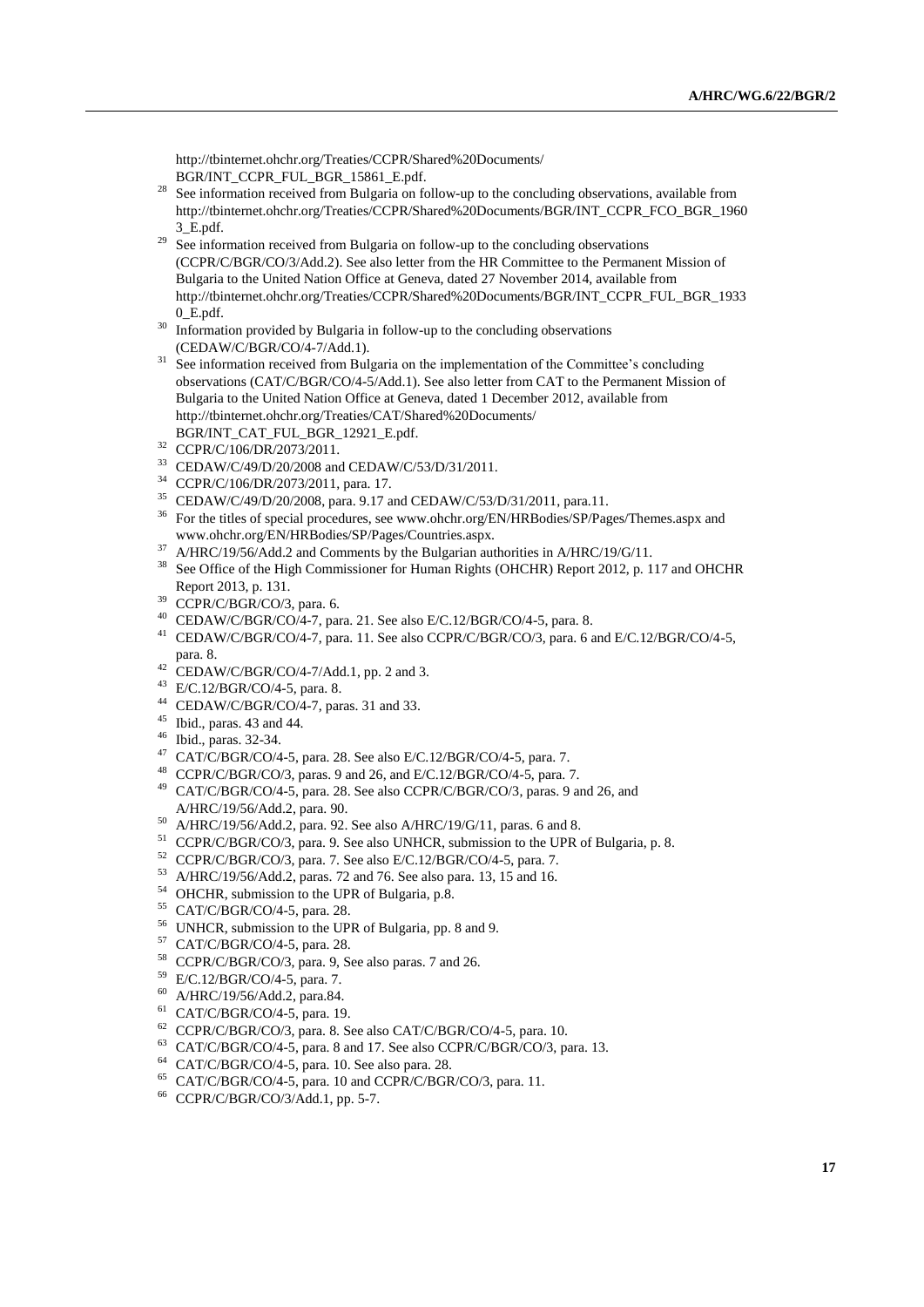Letter from the HR Committee to the Permanent Mission of Bulgaria to the United Nation Office at Geneva, dated 2 December 2013, available from

[http://tbinternet.ohchr.org/Treaties/CCPR/Shared%20Documents/BGR/INT\\_CCPR\\_FUL\\_BGR\\_1586](http://tbinternet.ohchr.org/Treaties/CCPR/Shared%20Documents/BGR/INT_CCPR_FUL_BGR_15861_E.pdf) [1\\_E.pdf.](http://tbinternet.ohchr.org/Treaties/CCPR/Shared%20Documents/BGR/INT_CCPR_FUL_BGR_15861_E.pdf)

- <sup>68</sup> See information received from Bulgaria on follow-up to the concluding observations, available from http://tbinternet.ohchr.org/Treaties/CCPR/Shared%20Documents/BGR/INT\_CCPR\_FCO\_BGR\_1960 3\_E.pdf.
- <sup>69</sup> CAT/C/BGR/CO/4-5, para. 22.
- <sup>70</sup> CCPR/C/BGR/CO/3, para. 18.
- <sup>71</sup> CAT/C/BGR/CO/4-5, para. 21.
- <sup>72</sup> Ibid., para. 23.
- <sup>73</sup> Ibid., para. 24.
- <sup>74</sup> Ibid..
- <sup>75</sup> CEDAW/C/BGR/CO/4-7, para. 25 and E/C.12/BGR/CO/4-5, para. 15.
- <sup>76</sup> CCPR/C/BGR/CO/3, para. 12. See also E/C.12/BGR/CO/4-5, para. 15 and CAT/C/BGR/CO/4-5, para. 25.
- <sup>77</sup> CAT/C/BGR/CO/4-5, para. 25 and CCPR/C/BGR/CO/3, para. 12.
- <sup>78</sup> CEDAW/C/BGR/CO/4-7, para. 23.
- <sup>79</sup> CCPR/C/BGR/CO/3, para. 12. See also CAT/C/BGR/CO/4-5, para. 25 and United Nations Children's Fund (UNICEF), submission to the UPR of Bulgaria, p. 6.
- <sup>80</sup> CEDAW/C/BGR/CO/4-7, para.26.
- <sup>81</sup> CEDAW/C/BGR/CO/4-7, para. 26. See also CAT/C/BGR/CO/4-5, para. 25 and E/C.12/BGR/CO/4-5, para. 15.
- <sup>82</sup> CEDAW/C/BGR/CO/4-7, para. 24. See also E/C.12/BGR/CO/4-5, para. 15 and CAT/C/BGR/CO/4-5, para. 25.
- <sup>83</sup> CEDAW/C/BGR/CO/4-7/Add.1, p. 3.
- <sup>84</sup> CAT/C/BGR/CO/4-5, para. 26.
- <sup>85</sup> CEDAW/C/BGR/CO/4-7, para. 49.
- <sup>86</sup> CCPR/C/BGR/CO/3, para. 15.
- <sup>87</sup> CAT/C/BGR/CO/4-5, para. 26. See also CEDAW/C/BGR/CO/4-7, para. 50 and CCPR/C/BGR/CO/3, para. 15.
- 88 UNICEF, submission to the UPR of Bulgaria, para. 26.
- <sup>89</sup> CAT/C/BGR/CO/4-5, para. 30.
- <sup>90</sup> CCPR/C/BGR/CO/3, para. 14.
- <sup>91</sup> E/C.12/BGR/CO/4-5, para. 10.
- <sup>92</sup> ILO Committee of Experts on the Application of Conventions and Recommendations, direct request concerning the ILO Worst Forms of Child Labour Convention, 1999 (No. 182) – Bulgaria, adopted in 2011, published by the International Labour Conference at its 101st session (2012), http://www.ilo.org/dyn/normlex/en/f?p=1000:13100:0::NO:13100:P13100\_COMMENT\_ID:2700550 :NO.[http:///](http://)
- <sup>93</sup> E/C.12/BGR/CO/4-5, para. 16. See also CAT/C/BGR/CO/4-5, para. 27 and CEDAW/C/BGR/CO/4-7, para. 5.
- <sup>94</sup> CEDAW/C/BGR/CO/4-7, para. 27. See also CAT/C/BGR/CO/4-5, para. 27.
- <sup>95</sup> CAT/C/BGR/CO/4-5, para. 12.
- <sup>96</sup> CCPR/C/BGR/CO/3, para. 21.
- <sup>97</sup> Letter from the HR Committee to the Permanent Mission of Bulgaria to the United Nation Office at Geneva, dated 2 December 2013, available from [http://tbinternet.ohchr.org/Treaties/CCPR/Shared%20Documents/BGR/INT\\_CCPR\\_FUL\\_BGR\\_1586](http://tbinternet.ohchr.org/Treaties/CCPR/Shared%20Documents/BGR/INT_CCPR_FUL_BGR_15861_E.pdf)

[1\\_E.pdf.](http://tbinternet.ohchr.org/Treaties/CCPR/Shared%20Documents/BGR/INT_CCPR_FUL_BGR_15861_E.pdf)

See letter from the HR Committee to the Permanent Mission of Bulgaria to the United Nation Office at Geneva, dated 27 November 2014, available from http://tbinternet.ohchr.org/Treaties/CCPR/Shared%20Documents/BGR/INT\_CCPR\_FUL\_BGR\_1933 0\_E.pdf.

<sup>99</sup> CAT/C/BGR/CO/4-5, para. 12.

<sup>100</sup> A/HRC/20/19/Add.2, para. 94.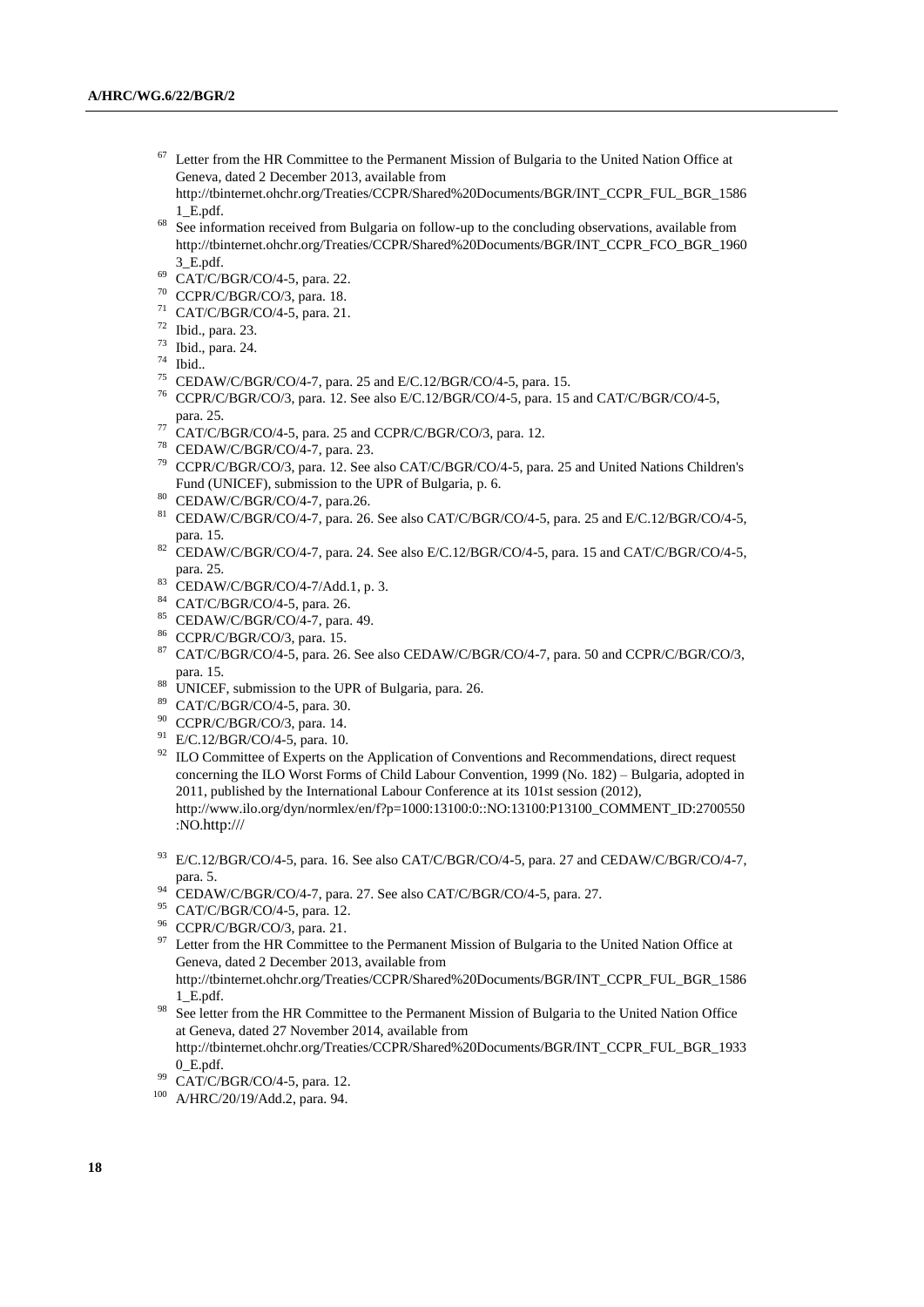- A/HRC/20/19/Add.2, paras. 55 and 99. See also CAT/C/BGR/CO/4-5, para. 12.
- A/HRC/20/19/Add.2, para. 98.
- Ibid., para. 102.
- CAT/C/BGR/CO/4-5, para. 9.
- CAT/C/BGR/CO/4-5/Add.1, paras. 2-9.
- CAT/C/BGR/CO/4-5, para. 18.
- <sup>107</sup> CAT/C/BGR/CO/4-5, para. 29. See also CCPR/C/BGR/CO/3, para. 8.
- <sup>108</sup> UNICEF, submission to the UPR of Bulgaria, para. 20.
- CCPR/C/BGR/CO/3, para. 23.
- <sup>110</sup> UNICEF, submission to the UPR of Bulgaria, para. 23.
- CCPR/C/BGR/CO/3, para. 20. See also CAT/C/BGR/CO/4-5, para. 12.
- CAT/C/BGR/CO/4-5, para. 12.
- CCPR/C/BGR/CO/3, para. 18.
- A/HRC/20/19/Add.2, para.20.
- Ibid., para. 97(d).
- CCPR/C/BGR/CO/3, para. 22.
- CEDAW/C/BGR/CO/4-7, para. 48.
- E/C.12/BGR/CO/4-5, para. 17.
- Ibid..
- <sup>120</sup> UNICEF, submission for the UPR of Bulgaria, para. 7.
- CAT/C/BGR/CO/4-5, para. 19.
- CCPR/C/BGR/CO/3, para. 19. See also E/C.12/BGR/CO/4-5, para. 14.
- Ibid..
- E/C.12/BGR/CO/4-5, para. 14.
- <sup>125</sup> CCPR/C/BGR/CO/3, para. 25.
- <sup>126</sup> United Nations Educational, Scientific and Cultural Organization (UNESCO), submission to the UPR of Bulgaria, para. 28.
- Ibid., para. 29.
- CEDAW/C/BGR/CO/4-7, para. 30. See also para. 19.
- A/HRC/20/19/Add.2, para. 104.
- E/C.12/BGR/CO/4-5, para. 11.
- <sup>131</sup> ILO Committee of Experts on the Application of Conventions and Recommendations, direct request concerning ILO Employment Policy Convention, 1964 (No. 122) – Bulgaria, adopted in 2011, published by the International Labour Conference at its 101st session (2012), available from www.ilo.org/dyn/normlex/en/f?p=1000:13100:0::NO:13100:P13100\_COMMENT\_ID:2699674:NO.
- <sup>132</sup> E/C.12/BGR/CO/4-5, para. 13.
- Ibid., para. 18.
- CEDAW/C/BGR/CO/4-7, para. 39.
- E/C.12/BGR/CO/4-5, para. 19.
- <sup>136</sup> UNICEF, submission to the UPR of Bulgaria, para. 10.
- <sup>137</sup> Ibid., para. 11. See also CEDAW/C/BGR/CO/4-7, para. 37.
- CEDAW/C/BGR/CO/4-7, para. 35.
- E/C.12/BGR/CO/4-5, para. 20.
- CEDAW/C/BGR/CO/4-7, para. 36. See also E/C.12/BGR/CO/4-5, para. 20.
- E/C.12/BGR/CO/4-5, para. 21.
- Ibid., para. 22. See also UNICEF, submission to the UPR of Bulgaria, paras. 14 and 18.
- CEDAW/C/BGR/CO/4-7, para. 31. See also A/HRC/19/56/Add.2, paras. 17 and 24.
- <sup>144</sup> UNICEF, submission to the UPR of Bulgaria, para. 19.
- <sup>145</sup> UNESCO, submission to the UPR of Bulgaria, paras. 27.2 and 27.3.
- CAT/C/BGR/CO/4-5, para. 19 (b).
- E/C.12/BGR/CO/4-5, para. 14. See also CCPR/C/BGR/CO/3, para. 10, CAT/C/BGR/CO/4-5, para. 10 and UNICEF, submission to the UPR of Bulgaria, para. 9.
- <sup>148</sup> CAT/C/BGR/CO/4-5, para. 10. See also UNICEF, submission to the UPR of Bulgaria, para. 24.
- CAT/C/BGR/CO/4-5, para. 19.
- CCPR/C/BGR/CO/3, para. 17.
- CAT/C/BGR/CO/4-5, para. 19.